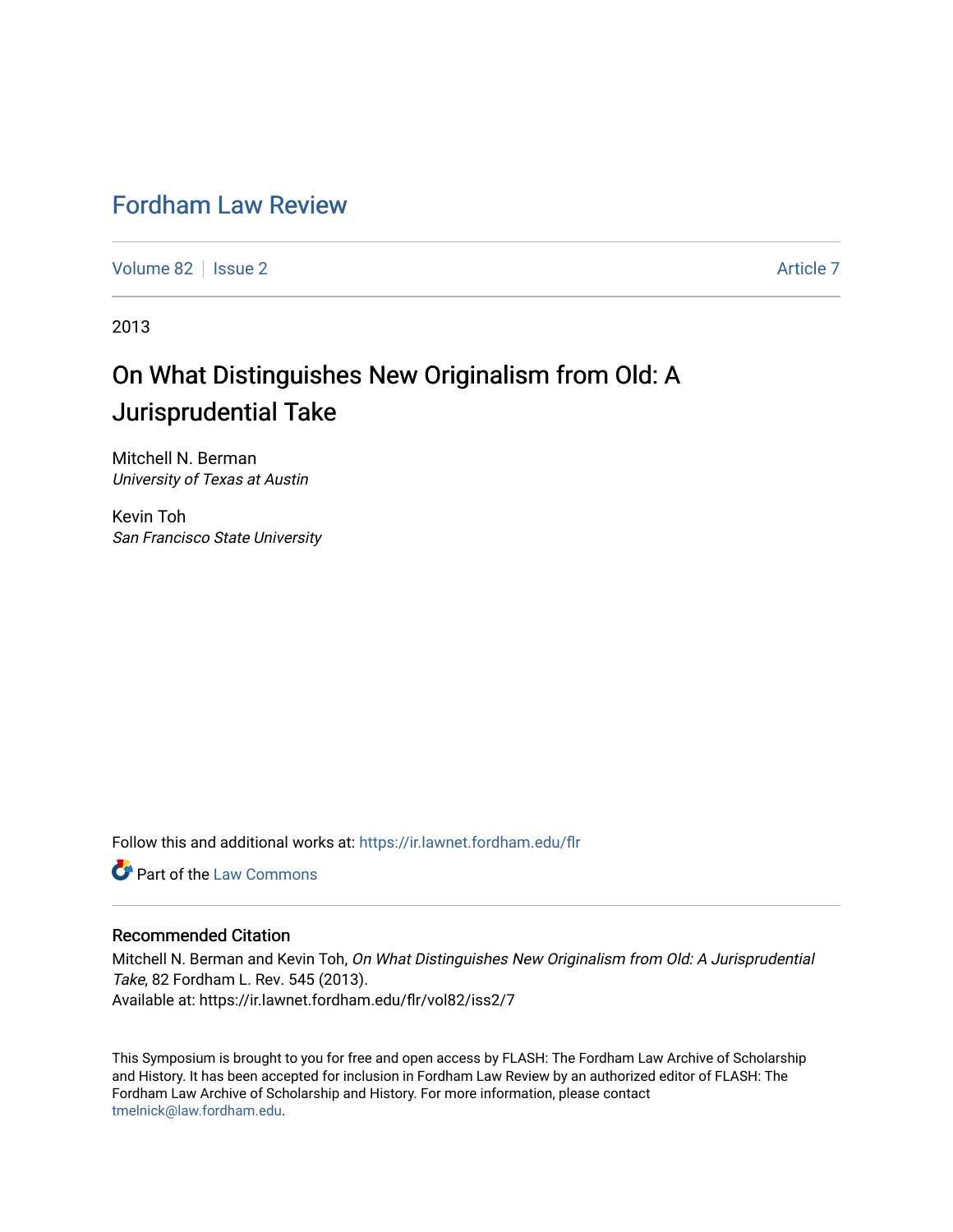### **ON WHAT DISTINGUISHES NEW ORIGINALISM FROM OLD: A JURISPRUDENTIAL TAKE**

#### *Mitchell N. Berman\* & Kevin Toh\*\**

"What [I] value[] is the Way, which goes beyond technique. When I first began cutting up oxen, I did not see anything but oxen. Three years later, I couldn't see the whole ox. And now, I encounter them with spirit and don't look with my eyes. Sensible knowledge stops and spiritual desires proceed. I rely on the Heavenly patterns, strike in the big gaps, am guided by the large fissures, and follow what is inherently so. I never touch a ligament or tendon, much less do any heavy wrenching!"<sup>1</sup>

Butcher Ding in the *Zhuangzi* 

#### **INTRODUCTION**

What is new originalism? In the influential article that popularized the term,2 Keith Whittington identified several features that, according to him, principally distinguish new originalism from old. First, he observed, new originalists maintain that the proper target of originalist interpretation is the original public meaning of the constitutional text, as opposed to the Framers' or ratifiers' intentions or expectations.<sup>3</sup> Second, new originalism is more concerned with the positive task of providing the basis of constitutional doctrines than with the negative task of subverting doctrines that allegedly were products of judicial excesses.4 Third, new originalism is less motivated by a commitment to judicial restraint, than by a concern to identify "what judges are supposed to be interpreting and what that implies."5

We believe that the third distinguishing feature (or something very close to it) is the nub of the matter. It is the feature that amounts to "the center of

<sup>\*</sup> Richard Dale Endowed Chair in Law, Professor of Philosophy, The University of Texas at Austin.

<sup>\*\*</sup> Associate Professor of Philosophy, San Francisco State University. We are grateful to the organizers, Saul Cornell, Abner Greene, and Ben Zipursky, for inviting us to participate in this Symposium, to fellow symposiasts and audience members for productive reactions to an early draft, and to Mark Greenberg for very helpful written comments.

 <sup>1.</sup> J. David Velleman, *The Way of the Wanton*, *in* PRACTICAL IDENTITY AND NARRATIVE AGENCY 169, 183 (Kim Atkins & Catriona Mackenzie eds., 2008) (quoting *Zhuangzi*, *in* READINGS IN CLASSICAL CHINESE PHILOSOPHY 219–20 (Philip J. Ivanhoe & Bryan W. van Norden eds., 2001)).

 <sup>2.</sup> Keith E. Whittington, *The New Originalism,* 2 GEO. J.L. & PUB. POL'Y. 599 (2004).

<sup>3</sup>*. Id.* at 609.

<sup>4</sup>*. Id.* at 608.

<sup>5</sup>*. Id.* at 609.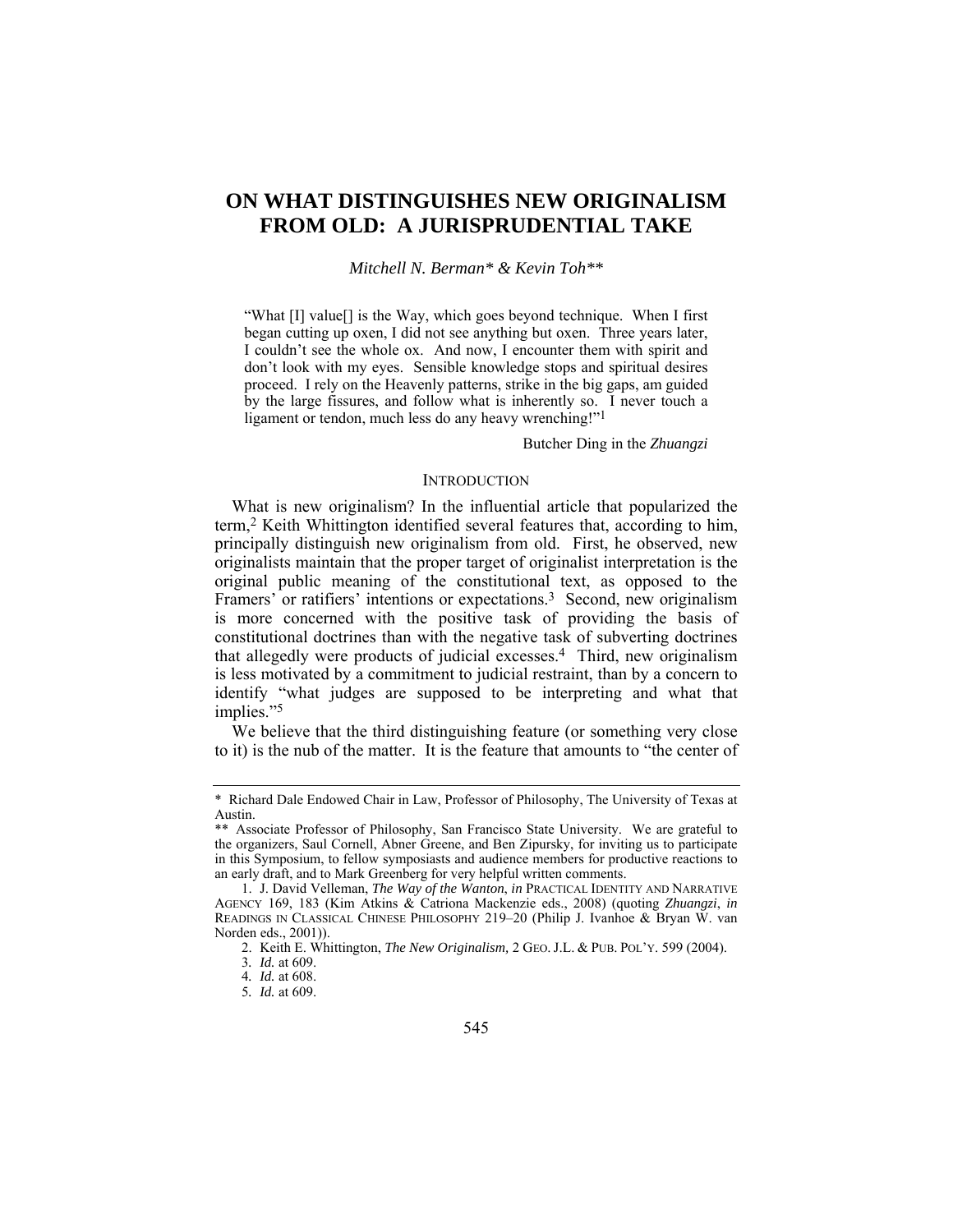gravity," if you will, of new originalism, and likely explains the other distinguishing features of that position, including the other two that Whittington enumerates.<sup>6</sup> In a nutshell, old originalism was (chiefly) a theory of adjudication, whereas new originalism is (chiefly) a theory of law. Or so we will contend. This Article is devoted to characterizing that distinction, defending our characterization, and explaining its importance. Along the way, we comment on what appears to be an important but as yet little noticed intramural disagreement within the new originalist camp. Simply put, Whittington and Larry Solum differ regarding what interpretation aims at, and thus what originalism, and more specifically what new originalism, is. For the reasons that we shall enumerate, we side with Whittington's position, or at least a reconstructed version of it, against Solum's. We end the Article with some admittedly tentative thoughts regarding the formidable theoretical obstacles that confront originalist theories of constitutional law.

#### I. DEFINING TERMS

Pretheoretically, originalism is a theory, or family of theories, concerning constitutional interpretation. This is true enough, we think, but not yet terribly helpful, for the phrase "constitutional interpretation" is notoriously equivocal. As Richard Posner has noted, "[I]nterpretation is a portmanteau word so capacious that virtually nothing that a court might 'do' to or with a [text] could not be thought interpretation in a semantically permissible, indeed orthodox, sense. $\frac{1}{7}$  So we start with some conceptual distinctions and terminological tidyings-up.

#### *A. Interpretation, Adjudication, Law*

In a well-known 1997 article, Gary Lawson took pains to subdivide the broad and undifferentiated terrain of theories of constitutional interpretation into theories of interpretation proper and theories of adjudication.8 For Lawson, "[t]heories of interpretation concern the meaning of the Constitution," whereas "[t]heories of adjudication concern the manner in which decisionmakers (paradigmatically public officials, such as judges) resolve disputes."9 Theories of each type, he added, can be either descriptive or normative. And "at the normative level," he continued, "a theory of interpretation allows us to determine what the Constitution truly

 <sup>6.</sup> That seems to be the case at least from the theoretical perspective. From a practitioner's perspective, the most significant difference between old and new originalism could be the first. But as said in the text, it is our conjecture that other differences, including Whittington's first, are ultimately traceable to the third difference that we will be highlighting.

 <sup>7.</sup> Richard A. Posner, *Legislation and Its Interpretation: A Primer*, 68 NEB. L. REV. 431, 448 (1989); *see also, e.g.*, Kent Greenawalt, *Constitutional and Statutory Interpretation*, *in* THE OXFORD HANDBOOK OF JURISPRUDENCE AND PHILOSOPHY OF LAW 268, 269–70 (Jules Coleman & Scott Shapiro eds., 2002).

<sup>8</sup>*. See* Gary Lawson, *On Reading Recipes . . . and Constitutions,* 85 GEO. L.J. 1823 (1997).

<sup>9</sup>*. Id.* at 1823.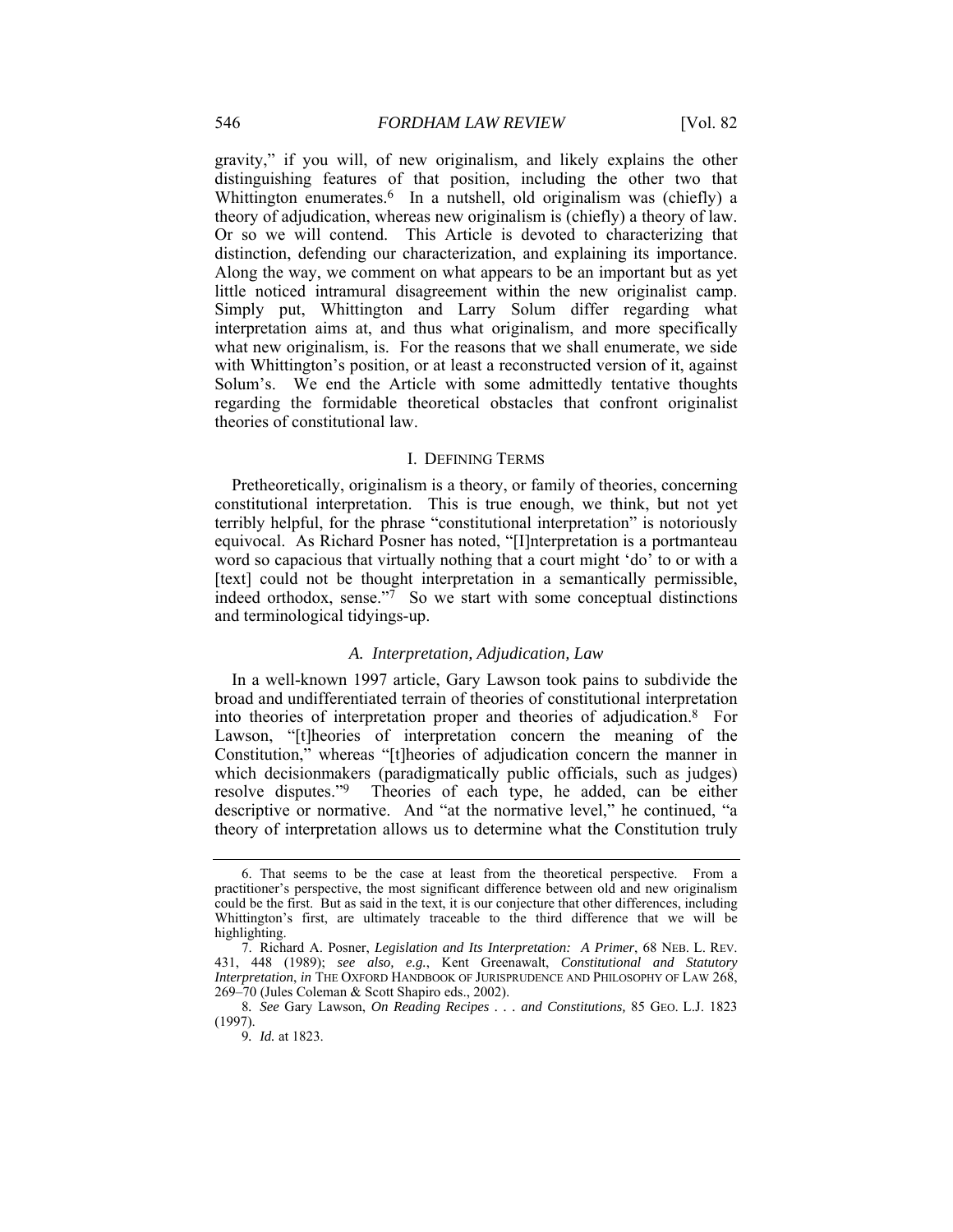means, while a theory of adjudication allows us to determine what role, if any, the Constitution's meaning should play in particular decisions."10

This is a helpful distinction. But we believe that two additional refinements are necessary to reap the full benefits of the move that Lawson has made. First, Lawson's talk about "the meaning of the Constitution" when discussing theories of interpretation is ambiguous. The "meaning" at which interpretation supposedly aims could be understood as either what could be called "semantic meaning," or what could be called "legal meaning," or perhaps both at once. In other words, the relevant sense of "meaning" could refer to the meanings of the inscriptions in the constitutional text, or to the law—i.e. the legal requirements, permissions, and prohibitions—that the Constitution imposes, or both of these things. Let us further explain.

The relevant ambiguity, far from being unique to Lawson, is close to ubiquitous in originalist writing.<sup>11</sup> Originalists assume or take for granted —sometimes explicitly, but much more often implicitly in varying degrees—that the law that the Constitution imposes is equivalent to the semantic contents of the inscriptions in the constitutional text, and, consequently, that discerning the semantic contents of the constitutional text is equivalent to discovering the constitutional law. To take just one example, Whittington contends, "An interpretation of a text attempts to capture the true meaning of the text."12 But as Solum, an originalist, has recently perceptively observed, "It is at least conceivable that the meaning of the constitutional text and the content of the rules of constitutional law are not identical."13 In other words, to equate the two is to take a *substantive* position.

Lest there be any doubt, the substantive position here may be correct. (We believe that it isn't, but we are not now assuming its incorrectness or saying anything that should stack the deck against this particular substantive position.) What we point out, along with Solum, and further emphasize, is that it is something that needs to be substantiated and defended, and not something that can be taken for granted.14 If the

<sup>10</sup>*. Id.* at 1824.

 <sup>11.</sup> And in nonoriginalist writing too. One of us (Berman) pleads guilty to perpetuating this ambiguity in his own published work. Among commentators, Mark Greenberg has been, perhaps, the most insistent and perceptive critic of the tendency of legal theorists to ignore the transition from semantic content to legal content. *See, e.g.*, Mark Greenberg, *Legislation As Communication? Legal Interpretation and the Study of Linguistic Communication*, *in* PHILOSOPHICAL FOUNDATIONS OF LANGUAGE IN THE LAW 217 (Andrei Marmor & Scott Soames eds., 2011) [hereinafter Greenberg, *Legislation As Communication?*]; Mark Greenberg, *The Standard Picture and Its Discontents*, *in* 1 OXFORD STUD. PHIL. L. 39 (2011); Mark Greenberg, *How Facts Make Law*, 10 LEGAL THEORY 157 (2004) [hereinafter Greenberg, *How Facts Make Law*].

 <sup>12.</sup> Keith E. Whittington, *Constructing a New American Constitution*, 27 CONST. COMMENT. 119, 121 (2010).

 <sup>13.</sup> Lawrence B. Solum, District of Columbia v. Heller *and Originalism*, 103 NW. U. L. REV. 923, 953 (2009).

 <sup>14.</sup> Although we agree with Solum in noticing and highlighting the gap between semantic meaning and legal meaning, as we will discuss later in this Article, we disagree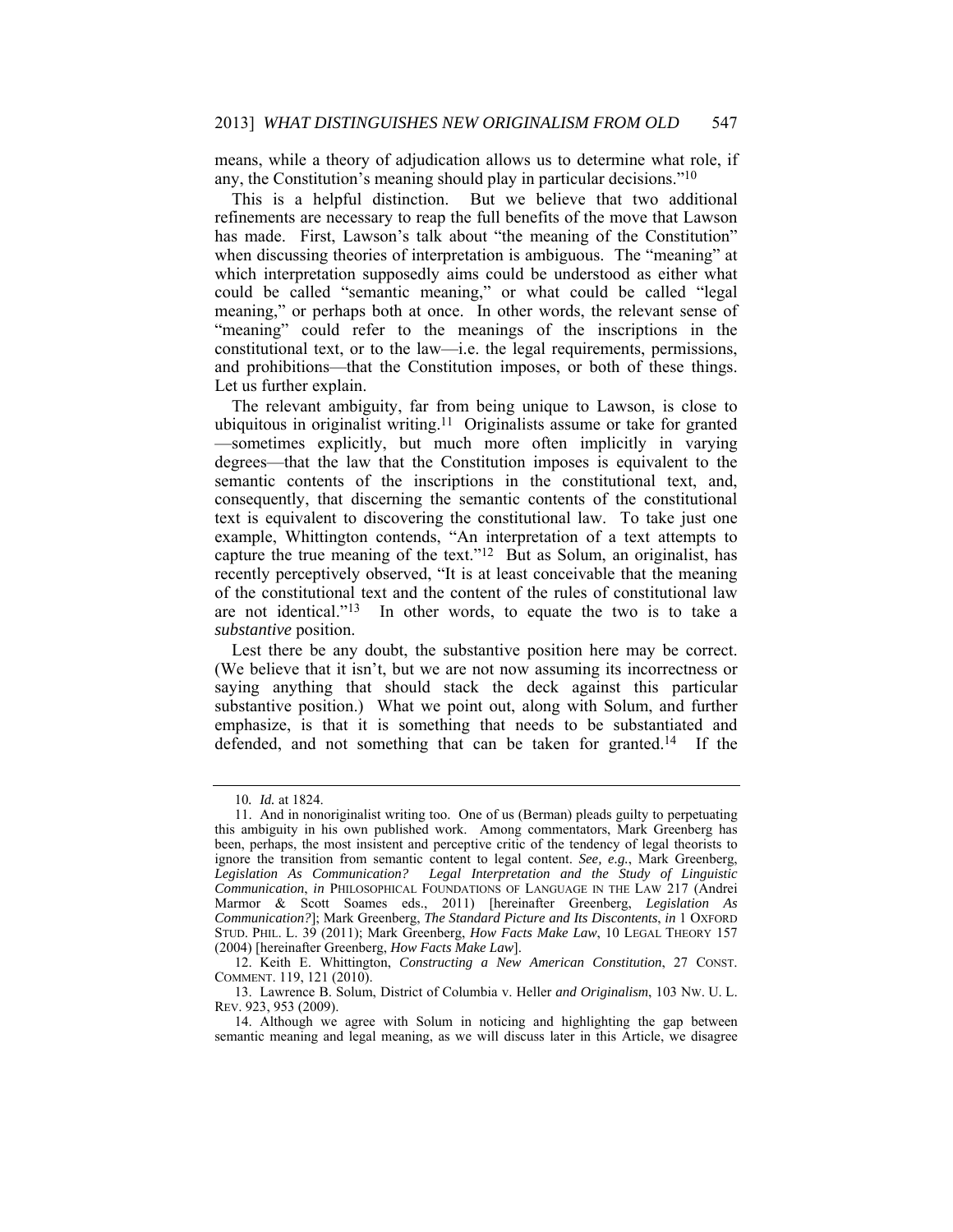substantive position were right, and if the constitutional law of the United States were, therefore, actually equivalent to the semantic meanings of the inscriptions in the constitutional text, then the perspicuous thing to say, in our view, would be that constitutional interpretation does attempt to discover the Constitution's semantic meaning, and by way of the semantic meaning also its legal meaning, only because the text's semantic meaning *is* its legal meaning—i.e., that the semantic meaning constitutes the law.15

As we read him,16 Lawson is best understood as suggesting that normative theories of constitutional interpretation are in fact theories concerning the Constitution's legal content, meaning, or significance. Consider, for instance, his insistence that "[o]ne must first determine, through interpretation, what the Constitution means," and that only afterwards "can one determine whether the properly interpreted Constitution generates any *political* obligations."17 Why is the second question whether the properly interpreted Constitution generates *political* obligations rather than *legal* obligations? Precisely, we aver, because discovering what *legal* obligations the Constitution generates is the job handled by constitutional interpretation.

A plausible case could be made that Whittington (at least some of the time) also conceives constitutional interpretation as an activity that aims at "legal meaning," or the law. "Interpretation[,]" he says, "attempts to divine

with his way of conceiving the nature of constitutional interpretation in light of that gap. *See infra* Part III.B.

 <sup>15.</sup> In fact, there is at least one further distinction to be made within the phenomena that we refer to indiscriminately in the text as "semantic meaning." As philosophers of language and linguists have observed over the years, there is a distinction between the meanings of sentences on the one hand, and what speakers communicate partly by way of those sentences on the other. What a speaker communicates or conveys to his audience is not merely a function of the meanings of the sentences he uses, but also of the various contextual factors and various principles of language usage that he and his audience exploit together. Examples of such "pragmatic enrichment" are easy to find. When a speaker asks a friend, after picking him up at the airport, "Have you eaten?" the speaker is clearly not asking him whether he has ever engaged in the activity of consuming food, but whether he has eaten in the last few hours or whether he is hungry now. *See* Scott Soames, *Interpreting Legal Texts: What Is, and What Is Not, Special About the Law*, *in* 1 PHILOSOPHICAL ESSAYS 403 (2009) [hereinafter Soames, *Interpreting Legal Texts*]; Scott Soames, *The Gap Between Meaning and Assertion: Why What We Literally Say Often Differs from What Our Words Literally Mean*, *in* 1 PHILOSOPHICAL ESSAYS, *supra*, at 278.

In the text, we ignore this distinction between semantic content proper and linguistically based communicative content, for this distinction does not make a difference for the points we are interested in making. We are more concerned with the difference between either kind of linguistic content on the one hand and legal content on the other. Unfortunately in our view, Soames ignores this latter distinction while highlighting the former when he says: "Since *the content of the law* includes everything asserted and conveyed in adopting the relevant legal texts, meaning is sometimes merely a guide to interpretation, to be supplemented by other things." Soames, *Interpreting Legal Texts*, *supra*, at 408–09.

 <sup>16.</sup> Conversations with Lawson suggest that this may not be precisely how *he* reads Lawson. But because we are uncertain that we fully grasp his account of the relationship between semantic content and law, because he has allowed to us that his views on that question are idiosyncratic, and because the claims we most wish to make do not require it, we will stop short of a deeper foray into Lawson exegesis.

 <sup>17.</sup> Lawson, *supra* note 8, at 1823 (emphasis added).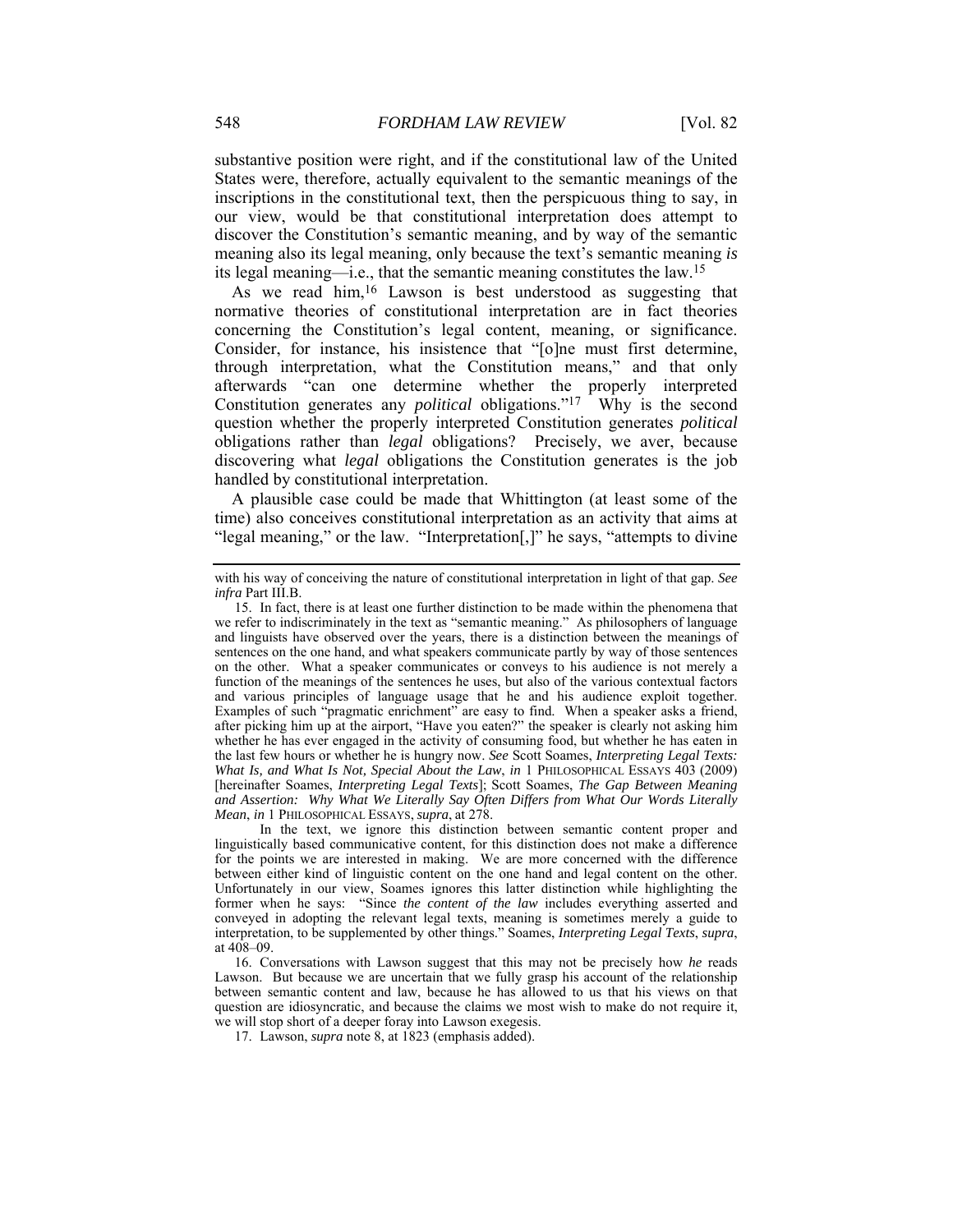the meaning of the text."18 So far, we might suspect that he is taking for granted the equivalence of semantic meaning and legal meaning in a way that we deem question begging. But he continues as follows:

There will be occasions, however, when the Constitution as written cannot in good faith be said to provide a determinate answer to a given question. This is the realm of construction. The process of interpretation may be able to constrain the available readings of the text and limit the permissible set of political options, but the interpreter may not be able to say that the text demands a specific result.<sup>19</sup>

Because any "question" that arises during the course of constitutional adjudication would be a *legal* question, and because whatever "demands" the text would impose would be *legal* demands, this passage makes sense only on the assumption that Whittington implicitly acknowledges that interpretation sometimes fails to deliver "determinate [legal] answer[s]," and that it does not always specify with precision what "the text [legally] demands." Consider too Whittington's speculations, for purposes of argument, "that, properly interpreted, the First Amendment does not protect seditious libel, the Second Amendment does not protect individual gun ownership, that the Eighth Amendment does not prohibit execution by firing squad, or that the Thirteenth Amendment does not apply to 'wage slavery' and require rights of collective bargaining."20 Whether some provision of the Constitution, "properly interpreted," protects or prohibits this or that is a legal or normative matter, not a semantic one. So constitutional interpretation can yield answers regarding what the Constitution protects or prohibits only if what it serves up is legal meaning—i.e., the law.21

In short, we assume that constitutional interpretation—the activity that Lawson helpfully distinguishes from the broader activity of constitutional adjudication—aims at the Constitution's legal meaning, which is to say that it aims, as Chief Justice Marshall put it in *Marbury*, to determine or ascertain "what the law is."22 Incidentally, at the end of the day, we do not think that the term "legal meaning" is optimal, for it is a misnomer that encourages the tendency of legal theorists to conflate semantic facts with legal facts.23 It would be better, all things considered, to drop the terminology that suggests that the law is a type of meaning and to restrict

 <sup>18.</sup> Whittington, *supra* note 12, at 120.

<sup>19</sup>*. Id.* at 120–21.

<sup>20</sup>*. Id.* at 125.

<sup>21</sup>*. See also, e.g.*, RICHARD H. FALLON, JR., IMPLEMENTING THE CONSTITUTION 4, 37–44 (2001) (suggesting that interpretation proper is concerned with "identifying constitutional norms and specifying their meaning"; and endorsing the judgment that "constitutional meaning" for these purposes refers to "norms, values, or principles that the Constitution embodies," not mere semantic or linguistic contents).

 <sup>22.</sup> Marbury v. Madison, 5 U.S. (1 Cranch) 137, 177 (1803).

 <sup>23.</sup> As Mark Greenberg reminded us, the terminology also encourages an assumption of the erroneous view that textual bits or sentences correspond one-to-one with legal norms. A more plausible "holistic" view would hold that each legal norm is a function of a complex set of many facts, most probably including the meanings of many textual bits.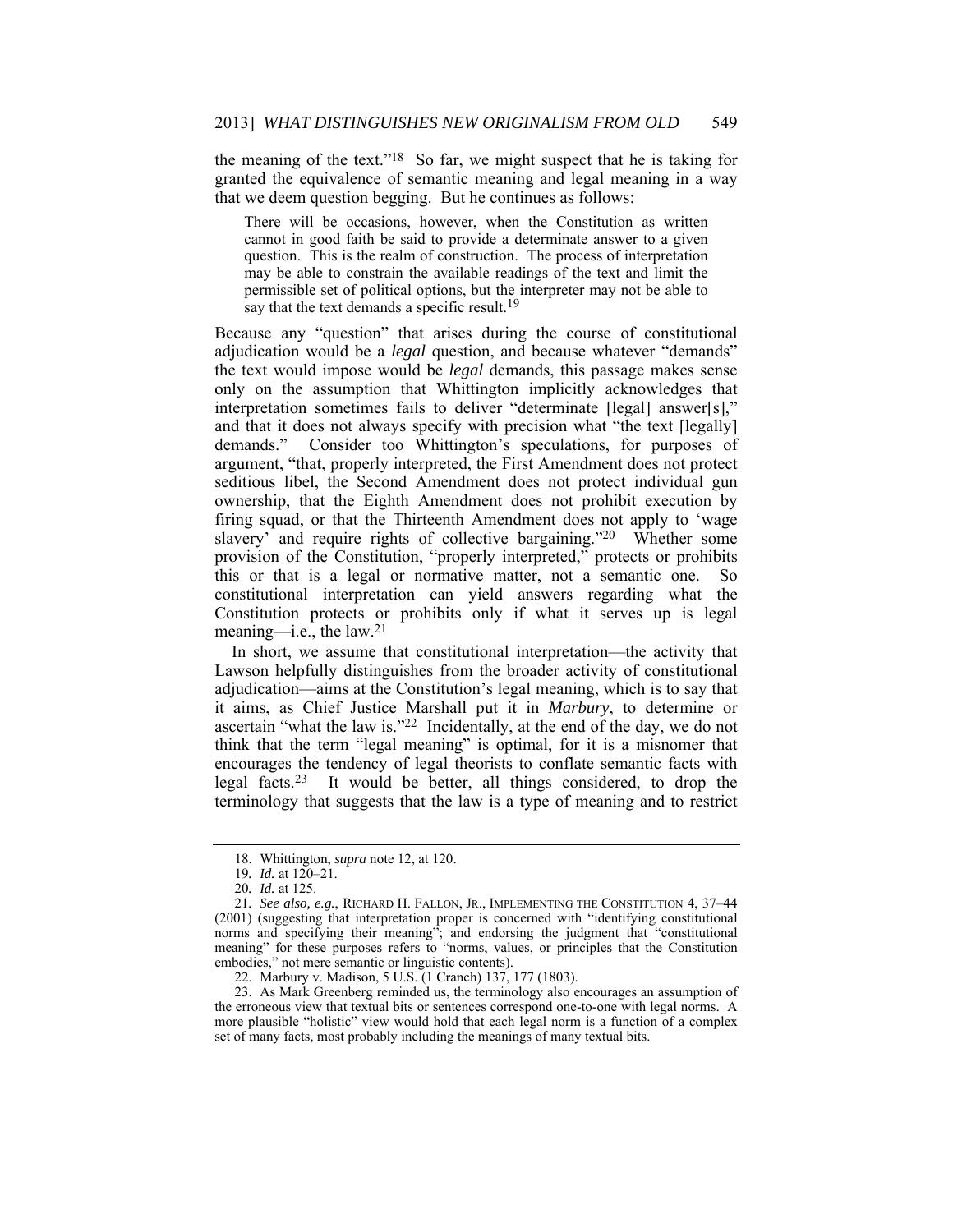the term "meaning" to semantic facts proper. It would also be better to eliminate the redundancy in the term "semantic meaning." But we retain and rely on this terminology in this Article in recognition of its wide usage in the literature.

With that issue resolved (provisionally, as we will see), we proceed to the second of our two proposed refinements to Lawson's distinction, which is to shift focus from how we should go about discovering the law to what the law really is or consists of. Suppose, as appears to us, that what Lawson classifies as a normative theory of constitutional interpretation is a theory regarding how some persons (perhaps judges, perhaps everybody) should go about discovering what the constitutional law is, or what the law that the Constitution gives rise to is. So understood, such a theory would aim to give guidance regarding how to conduct a particular inquiry. It would be a theory of legal or constitutional epistemology. Essential to appreciate is that such a theory must presuppose an account of what it is that we are trying to discover, which is to say that it must presuppose an account of what the law is or consists of. Notice that scientific, mathematical, and moral questions are distinct from questions about how to conduct scientific, mathematical, and moral investigations, respectively. We are here marking the analogous distinction in the legal domain.

Some commentators have described the difference in vantage points that we are introducing as involving a shift from epistemology to metaphysics.<sup>24</sup> However, for reasons that would likely prove distracting to most of our intended audience, we are leery of the metaphysical label here. We would prefer to describe the different types of theories or accounts as pertaining to legal epistemology on the one hand and law on the other, where a "theory of law" concerns the ultimate facts or principles that determine or constitute legal norms, or (in Hartian terms) the ultimate "criteria of legal validity."

What we have in mind will come across more clearly with the assistance of a few examples. So consider the following (actual or hypothetical) "ordinary" propositions of constitutional law: *Congress has authority to regulate intrastate activities that substantially affect interstate commerce in the aggregate*; *people, in their individual capacities, have a constitutional right to bear arms*; *legislative redistricting that is motivated by excessive partisanship is unconstitutional.* Constitutional lawyers do not think that norms or propositions like these are constitutionally "primitive" in the sense of being ultimate. Rather, constitutional propositions like these are determined, constituted, or validated by legal facts or principles that are more fundamental.

That is to say, part of what makes it the case that these statements express true or correct propositions or norms of constitutional law are other, more ultimate, legal facts or principles, such as: *the national government has lawful authority adequate to promote the nation's economic well-being and* 

<sup>24</sup>*. See, e.g.*, Greenberg, *How Facts Make Law*, *supra* note 11, at 178 (describing an account of the determination relationship—what he calls a "model"—as "the counterpart at the metaphysical level of a method of interpretation at the epistemic level").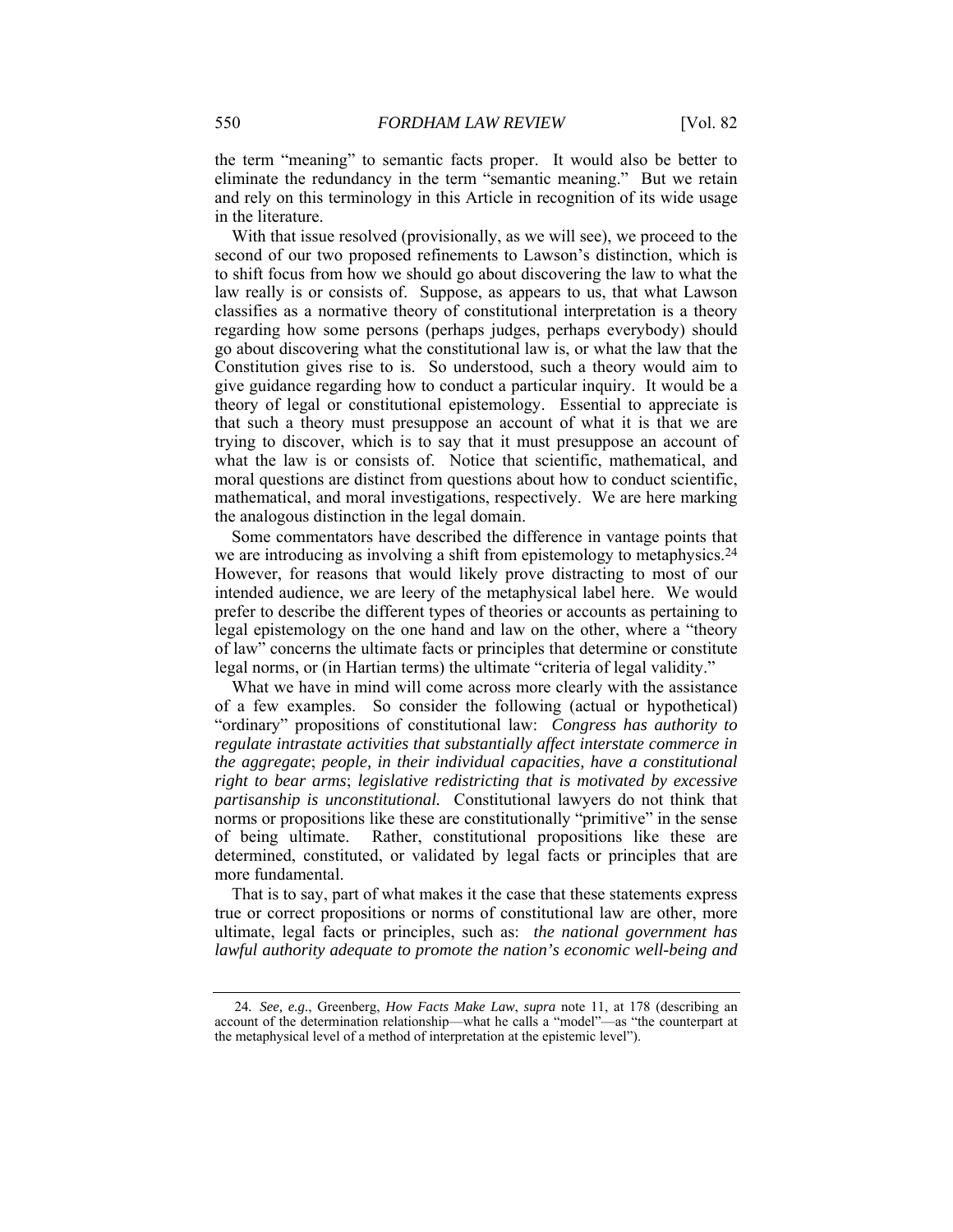*its competitiveness in global markets*; *what constitutional provisions say is ordinarily the law even in the face of profound social and technological changes that would make such legal rules significantly less optimal today*; and *legislators may not create electoral rules that are designed to promote the electoral advantage of particular individuals or parties*. We are not here endorsing any of these particular principles, which we offer just for the sake of illustration. What we are claiming is that a normative theory of constitutional interpretation must presuppose a theory of the ultimate determinants or criteria of validity of our law.

The final important point is that, when it comes to theories of constitutional interpretation (in the narrower sense that is distinguishable from theories of adjudication), the theory or account of fundamental legal principles or facts that is presupposed is of vastly more interest and significance than is the epistemological theory that lies at the surface. To anticipate just a bit, suppose that an originalist position on this legal question is that the constitutional law in a case of first judicial impression is fully determined by what the authors of the constitutional text intended to say, or by what a hypothetical reasonable person at the time of ratification of a provision would have understood the authors to have said. originalist's epistemological position—her "normative theory of interpretation"—would then direct how decisionmakers should go about determining (in the sense of discovering) what the authors did intend to say or what a hypothetical reasonable person would have understood the authors to have said.

To be sure, there are some things, not all of them obvious or uncontroversial, to be said on that score. But perhaps not very many—and certainly not many that are actively disputed in the literature on constitutional interpretation. After all, nonoriginalists rarely dispute originalists' views about how we should go about finding out what the Framers intended or what a hypothetical reasonable member of the text's original audience would have taken the text to mean, or similar such things, to the extent they matter. Consequently, a theory of constitutional interpretation understood as a theory that concerns in some respect what the law is, is ordinarily far less about *how* to ascertain that which is to be ascertained and far more about *what* it is that we should endeavor to ascertain. It is for this reason that Stanley Fish, an intentionalist, routinely emphasizes that intentionalism is "not a method."25 Instead, it is the thesis that "a text means what its author intends."26 That is the significant claim. If it is true, he explains, then "many of the debates about how legal interpretation should proceed lose their urgency and become evidence of just how strong a hold a mistake may have on an entire discipline."27

 <sup>25.</sup> Stanley Fish, *There Is No Textualist Position*, 42 SAN DIEGO L. REV. 629, 643 (2005) [hereinafter Fish, *There Is No Textualist Position*]; *see also, e.g.*, Stanley Fish, *The Intentionalist Thesis Once More*, *in* THE CHALLENGE OF ORIGINALISM: THEORIES OF CONSTITUTIONAL INTERPRETATION 99, 99 (Grant Huscroft & Bradley W. Miller eds., 2011).

 <sup>26.</sup> Fish, *There Is No Textualist Position*, *supra* note 25, at 645.

<sup>27</sup>*. Id.*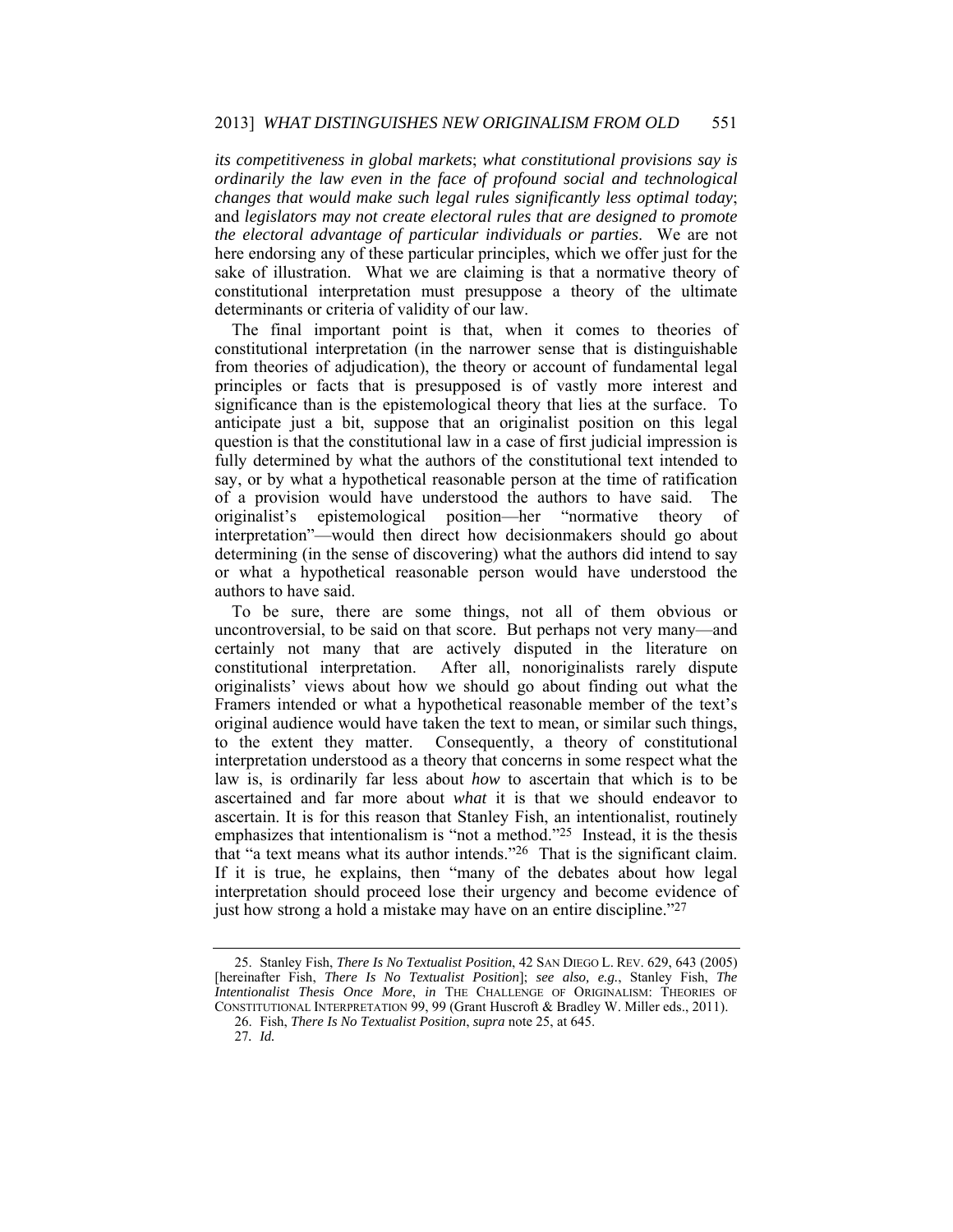We do not share Fish's intentionalism as a claim about the (semantic) meaning of a text. Much less do we share his assumption that the semantic meaning of a legal text fully determines what the law is, or what contribution the enactment of that text makes to the content of the law. We do, however, fully share his insistence that we should be talking more, and more explicitly, about what it is that we should be looking for and less about how we should undertake that investigation. Accordingly, we think that the more illuminating nomenclature for marking the contrast that Lawson helpfully highlighted involves distinguishing theories of adjudication from theories of *law*, and not from theories of *interpretation*. Indeed, this is a fairly common way to carve things up in the jurisprudential literature.28 For purposes of this Article, we define such theories as follows:

*Theories of law* are theories of the ultimate criteria of legal validity, or of the ultimate determinants of legal content—i.e., theories regarding what it is that gives the law in any given jurisdiction the content that it has.

*Theories of constitutional adjudication* are theories of what judges should do in the course of resolving constitutional disputes. Theories of adjudication presumably will include, though need not be reducible to, accounts of how some class of persons (paradigmatically judges) should try to determine or discover the Constitution's legal content, or what it is that the constitutional law provides. Such accounts could be termed *theories of constitutional interpretation* proper.

When somebody purports to be advancing a "theory of constitutional interpretation," it is useful to pause to ask whether, or in what respects, her theory is most faithfully classified as a theory of law, a theory of constitutional interpretation proper, or as a theory of adjudication.

To see how the views might combine, consider this very incomplete sketch of a familiar set of views: (1) the semantic meaning of the constitutional text fully determines or constitutes the Constitution's legal meaning or effect; (2) when trying to ascertain the semantic meaning of the constitutional text, courts should consult Founding-era dictionaries and may draw inferences from historical practices contemporaneous with ratification of the text; and (3) when adjudicating disputes, courts should enforce the law, except that they may craft doctrinal rules or tests (think of equal protection law's "tiers of scrutiny" and the myriad of rules that courts have developed under the First Amendment, for example) designed to facilitate judicial implementation or enforcement of the law, even if such implementing doctrines have the effect of underenforcing or overenforcing constitutional norms.

Proposition (1) would belong to a theory of (constitutional) law; proposition (2) would belong to that portion of a theory of (constitutional) adjudication properly described as a theory of interpretation; and

<sup>28</sup>*. See, e.g.*, SCOTT SHAPIRO, LEGALITY 247–48 (2011); Joseph Raz, *Postema on Law's Autonomy and Public Practical Reasons: A Critical Comment*, 4 LEGAL THEORY 1 (1998).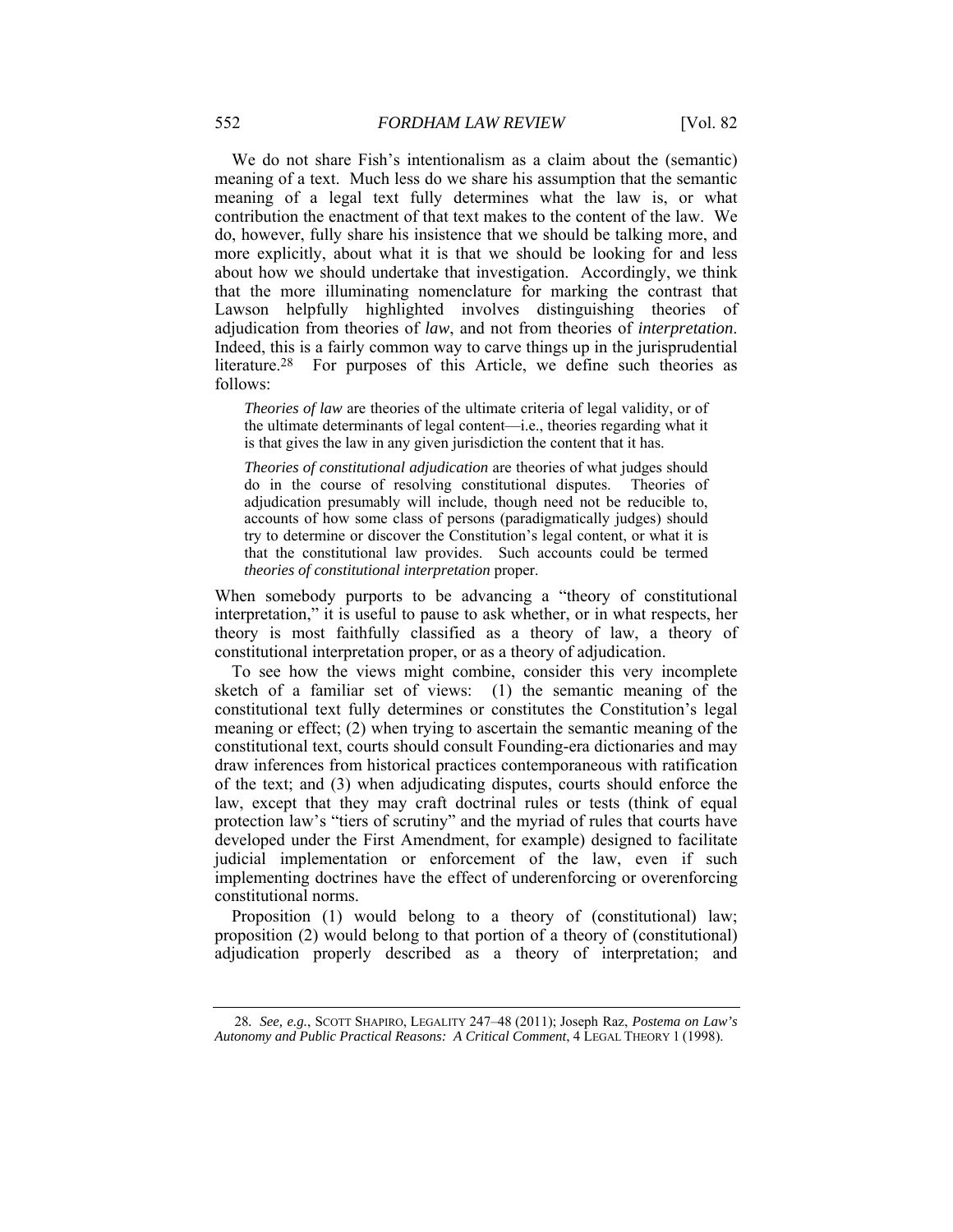proposition (3) would belong to that portion of a theory of (constitutional) adjudication that lies outside its theory of interpretation.<sup>29</sup>

#### *B. New Originalism and "New Originalism" Distinguished*

We will argue in the next Part that new originalism is predominantly a theory of law, and not of adjudication, as we have just explained those notions. But we suspect that merely to announce that thesis will immediately provoke skepticism from readers who are familiar with the socalled interpretation/construction distinction and view it as partly definitive of new originalism. Indeed, in his contribution to this symposium, Larry Solum identifies the embrace of that distinction, and the concomitant assignment of an important role to the activity denominated construction, as one of two factors that distinguish new originalism from old.30 While the new originalists' account of constitutional *interpretation* is (or might be) properly characterized as pertaining to a theory of law, the objection we have in mind would go, the notion of constitutional *construction* that they highlight and deploy surely belongs to the domain of adjudication. Accordingly, it might be thought, given the centrality of construction to new originalist thought, we should conclude that new originalism is very much a theory of adjudication and not (merely) a theory of law.<sup>31</sup> Whittington himself makes clear that a theory of interpretation must be supplemented by a theory of construction precisely to fill out the picture of adjudication.32

We agree that, when conducted by courts as opposed to other governmental actors,33 construction does belong to a theory of adjudication and not to a theory of law. How then can we maintain that new originalism is a theory of law and not of adjudication?

The answer to this modest puzzle depends upon distinguishing "new originalism" from "New Originalism." As we use these phrases, the former is an imprecise but possibly useful term of art that denotes a stage in the

 <sup>29.</sup> For further discussion of these types of theories, see Mitchell N. Berman & Kevin Toh, *Pluralistic Nonoriginalism and the Combinability Problem*, 91 TEX. L. REV. 1739 (2013).

<sup>30</sup>*. See generally* Lawrence B. Solum, *Originalism and Constitutional Construction*, 82 FORDHAM L. REV. 453 (2013). The other factor is the first one emphasized by Whittington: that the target of interpretation is original public meaning and not Framers' intentions.

 <sup>31.</sup> Some new originalists, Whittington in particular, emphasize that construction is a task for nonjudicial as well as judicial actors. KEITH E. WHITTINGTON, CONSTITUTIONAL CONSTRUCTION: DIVIDED POWERS AND CONSTITUTIONAL MEANING 1 (1999). Therefore, it would be more accurate to describe construction as pertaining to a theory of "implementation" that encompasses, but is not exhausted by, implementation-byadjudication.

<sup>32</sup>*. See, e.g.*, Whittington, *supra* note 12.

 <sup>33.</sup> In his initial work on the subject, *Constitutional Construction: Divided Powers and Constitutional Meaning*, Whittington focused heavily on constitutional construction by nonjudicial actors, thereby inviting the impression that construction is, in his view, a task only for the political branches. He has subsequently made clear that that is not his view. *Compare* WHITTINGTON, *supra* note 31, at 1, *with* Whittington, *supra* note 12, at 127–29. It is assuredly not the view of others who have embraced the interpretation-construction distinction.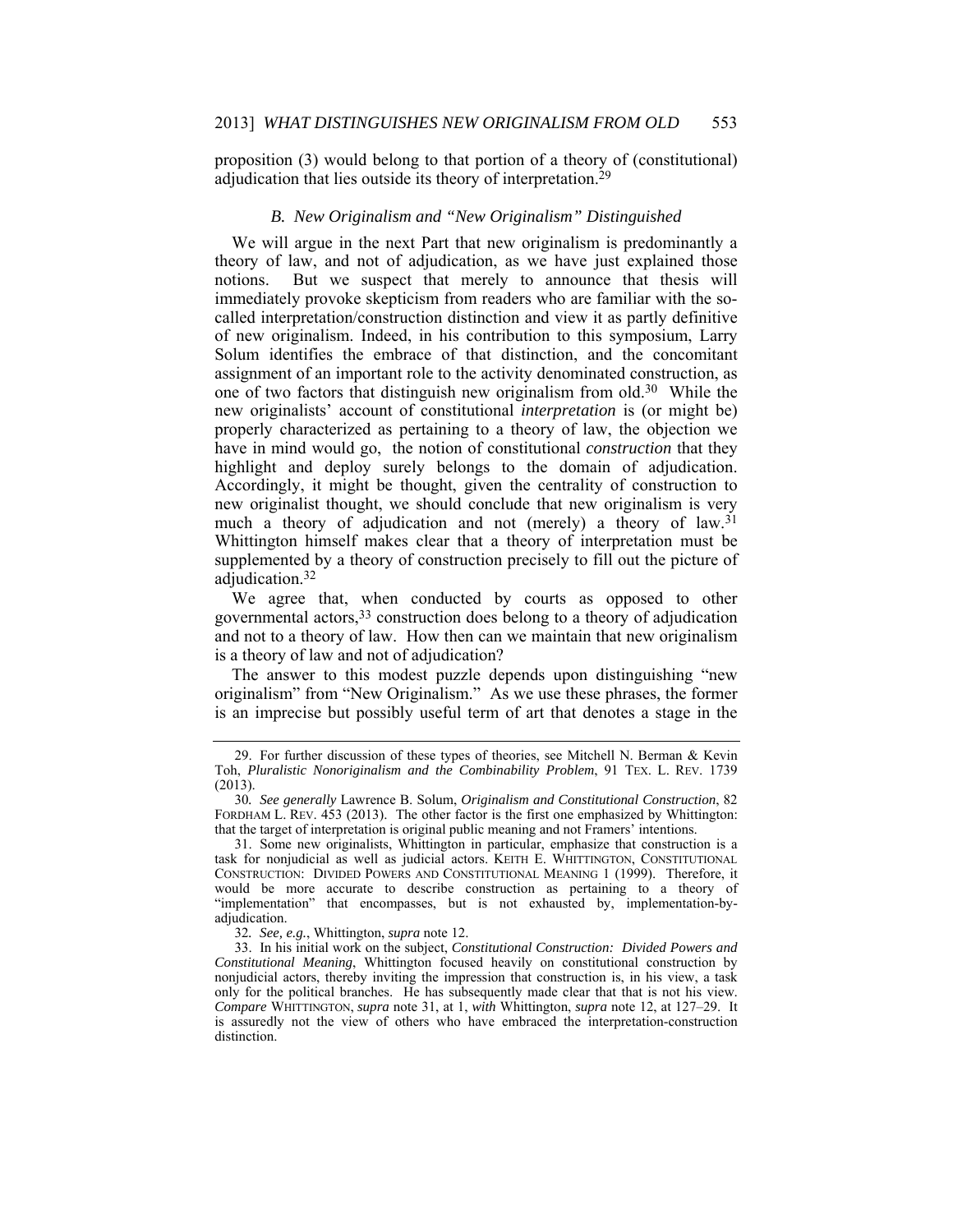development of a general idea or thesis (the general thesis denominated "originalism"), whereas the latter is a proper name referring to what is, loosely speaking, a school that subscribes to a concatenation of views, including a particular version of originalism and supplementary claims about constitutional construction. In order to prevent any unnecessary confusion, we shall use the term "neo-originalism" henceforth to refer to what we have so far been calling "new originalism." The "new originalism" (lower case) of our title, which had to be capitalized because of typographical conventions, is what we are now calling "neooriginalism." New Originalists endorse neo-originalism and *also* believe that constitutional adjudication includes construction as well as interpretation. The notion of constitutional construction is a part of the New Originalist platform, if you will, but not a part of neo-originalism, which is the brand of originalism that New Originalists endorse.

We have two principal reasons for locating the New Originalist theory of construction outside the boundaries of originalism, properly understood. First, this is what prominent New Originalists have themselves said. Whittington has explained, "*originalism is incomplete* as a theory of how the Constitution is elaborated and applied over time. Although originalism may indicate how the constitutional text should be interpreted, it does not exhaust what we might want to do and have done with that text."<sup>34</sup> Yet more pointedly, he adds, "Construction is a necessary feature of constitutionalism, and originalism can accept it as a *supplementary theory* The New Originalist Randy Barnett similarly emphasizes: "Originalism is not a theory of what to do when original meaning runs out." $36$  A theory of constitutional construction, we take it, is designed to serve that additional function.

Second, and more substantively, a theory of construction can be, and in fact is, shared by originalists and nonoriginalists alike—as Whittington, again, has recognized.<sup>37</sup> This can be seen by contrasting the standard or orthodox model of constitutional adjudication with a competing picture that one of us has dubbed the "two-output" model.38

According to the standard account (represented on the left in Figure 1, below), courts do (or legitimately do) only two things in the course of constitutional adjudication: first, they interpret the Constitution to determine what the law is; second, they apply the constitutional norms that

 <sup>34.</sup> Whittington, *supra* note 2, at 611 (emphasis added).

<sup>35</sup>*. Id.* at 612 (emphasis added).

 <sup>36.</sup> Randy E. Barnett, *Interpretation and Construction*, 34 HARV. J.L. & PUB. POL'Y 65, 69 (2011).

<sup>37</sup>*. See* Whittington, *supra* note 12, at 120 n.3 (noting that keeping theories of construction outside of originalism properly understood allows them to be of use to persons who eschew originalist theories of interpretation or of law); Keith E. Whittington, *On Pluralism Within Originalism*, *in* THE CHALLENGE OF ORIGINALISM, *supra* note 25, at 70, 76 ("The distinction between interpretation and construction does not depend on accepting originalism as the appropriate approach to interpretation.").

<sup>38</sup>*. See, e.g.*, Mitchell N. Berman, *Aspirational Rights and the Two-Output Thesis*, 119 HARV. L. REV. F. 220 (2006).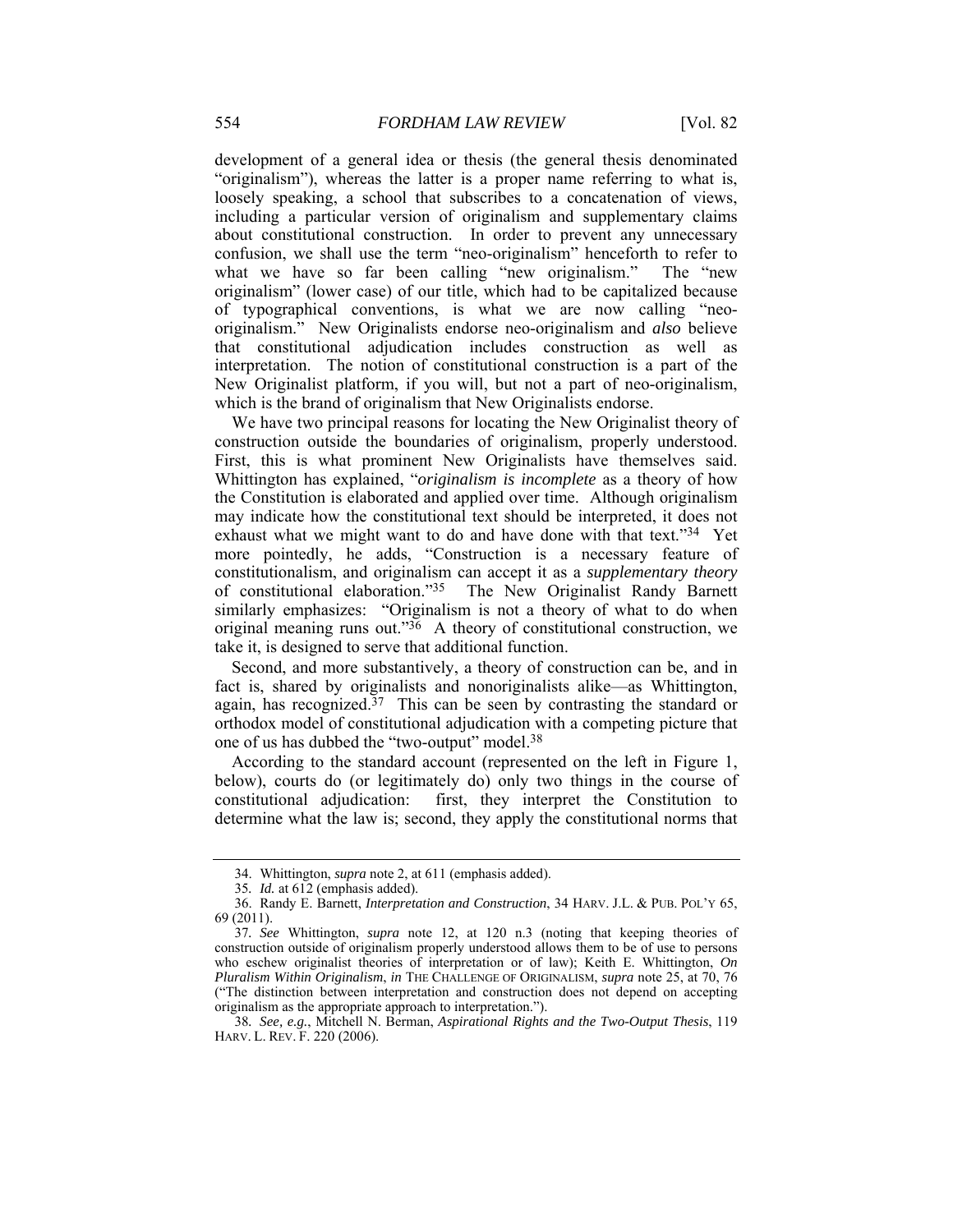interpretation delivers to the facts to produce a case-specific holding. In contrast, the two-output model (represented on the right in Figure 1) emphasizes that, even before they come to apply legal norms to casespecific facts, courts routinely, and by necessity and with legitimacy, engage in *two* conceptually or logically distinct tasks: they try to discover the content of legal norms to which the Constitution gives rise; and they craft legal rules, tests, or doctrines in order to implement, administer, or enforce the discovered legal norms. This is true not only of controversial judicially crafted doctrines like the *Miranda*<sup>39</sup> warnings and *Roe v. Wade*'s<sup>40</sup> trimester rule. It is true as well of literally countless It is true as well of literally countless constitutional doctrines that strike most constitutional lawyers and scholars as utterly unremarkable—from the tiers of scrutiny that implement, or give effect to, the Equal Protection Clause; to Fourth Amendment tests that have the effect of supplanting a single general norm of reasonableness with more sharp-edged rules for specific contexts (like automobiles or borders); to the many rational basis tests and similar doctrines that direct courts to accord some measure of deference to decisions made by political actors; and on and on.



39*. See generally* Miranda v. Arizona, 384 U.S. 436 (1966).

<sup>40</sup>*. See generally* Roe v. Wade, 410 U.S. 113 (1973).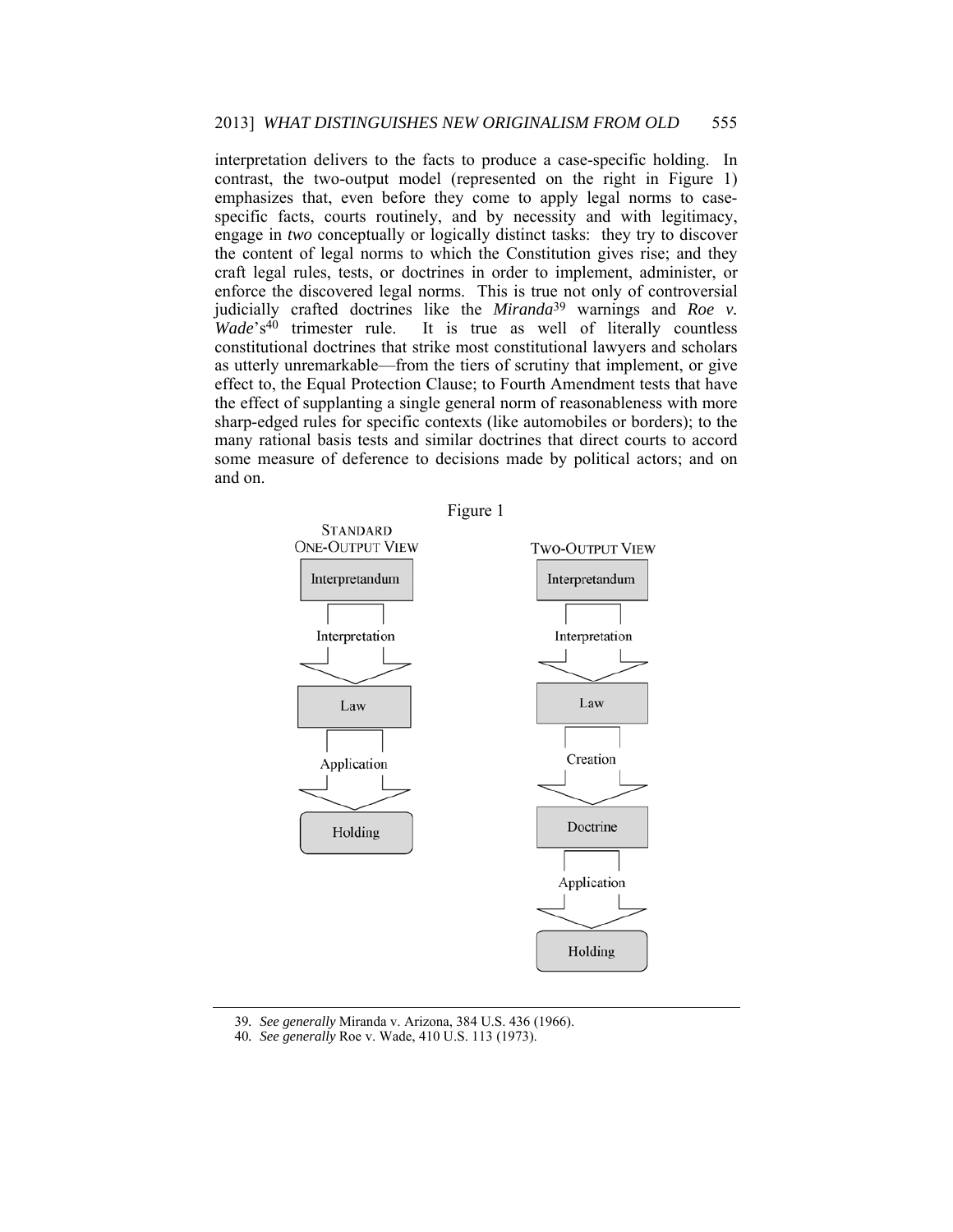This "two-output" model is increasingly accepted by originalists and nonoriginalists alike. Indeed, one of us, an avowed nonoriginalist, has defended a version of it at length in previous work.<sup>41</sup> We will explain below that (at least in Whittington's hands) "construction" is essentially the step in the two-output model of the right-hand diagram that (in an effort to avoid the appearance of taking early sides between originalists and nonoriginalists) we labeled "creation." Insofar as this is so, there is nothing about the construction part of the New Originalist package that is particular to originalism.

Our claim, accordingly, will be that neo-originalism is centrally a theory of law. New Originalism is a portfolio of views that contains as its central element the neo-originalist theory of law, and also contains a theory of adjudication that supplements that theory of law. Significantly, that theory of adjudication assigns a prominent role to the notion of construction that, strictly speaking, lies outside of originalism's boundaries and is actually shared by some nonoriginalist positions. Because we are interested here in how neo-originalism differs from old originalism, and not in those aspects of New Originalism that fall outside of neo-originalism, we will take the liberty of identifying as neo-originalists theorists who might not selfidentify as New Originalists.

#### II. ORIGINALISM, OLD AND NEW

In this Part, we provide evidence for our two-part claim that older originalism was principally a normative theory of constitutional adjudication and that most of the more recent originalist theorizing advances an account of what determines or constitutes legal norms. In doing so, we also emphasize that this is a generalization that admits of exceptions.

#### *A. A First Glance*

As Whittington rightly says, older originalist writings were chiefly driven by concern with judicial subjectivity.42 The central first generation originalist claim, pressed repeatedly, was that originalist interpretation is required because it is the only effective way to keep judges—especially the willful liberal justices of the Warren and Burger Courts—from resolving constitutional disputes based on their personal predilections and subjective value choices.

For example, in the passage from his classic 1971 article that comes the closest, among then-contemporary statements, to articulating what would

<sup>41</sup>*. See, e.g.*, Berman, *supra* note 38; Mitchell N. Berman, *Constitutional Decision Rules*, 90 VA. L. REV. 1 (2004); Mitchell N. Berman, Guillen *and Gullibility: Piercing the Surface of Commerce Clause Doctrine*, 89 IOWA L. REV. 1487 (2004); Mitchell N. Berman, *Managing Gerrymandering*, 83 TEX. L. REV. 781 (2005).

<sup>42</sup>*. See supra* note 5 and accompanying text. For much the same claim, see also, for example, John Harrison, *Forms of Originalism and the Study of History*, 26 HARV. J.L. & PUB. POL'Y 83 (2003); Vasan Kesavan & Michael Stokes Paulsen, *The Interpretive Force of the Constitution's Secret Drafting History*, 91 GEO. L.J. 1113 (2003).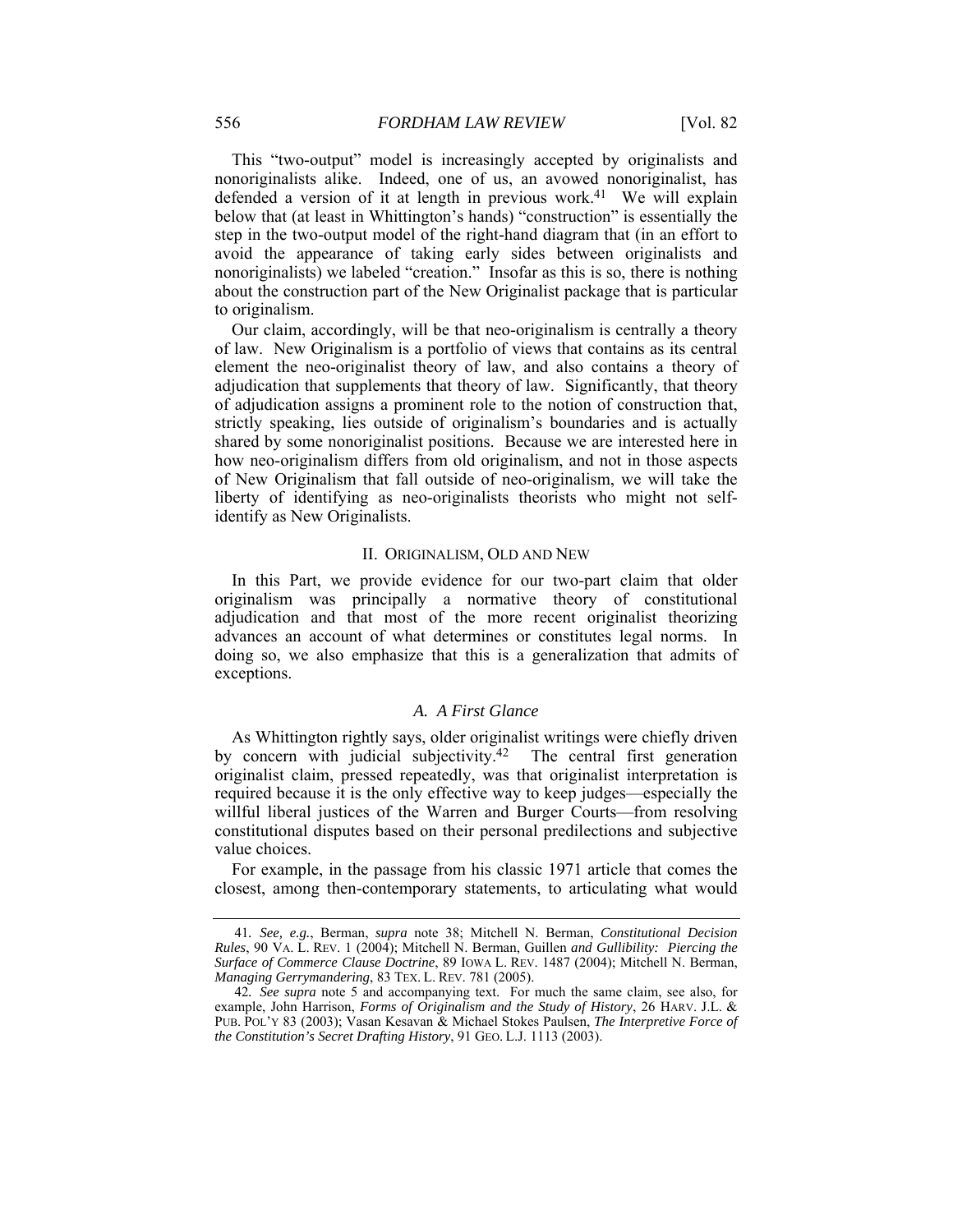become known as originalism, Robert Bork argued, "Where constitutional materials do not clearly specify the value to be preferred, there is no principled way to prefer any claimed human value to any other. The judge must stick close to the text and the history, and their fair implications, and not construct new rights."43 Similarly, Ed Meese explained and defended the Reagan Administration's "jurisprudence of original intention" on the ground that "the original meaning of constitutional provisions and statutes [is] the only reliable guide for judgment.  $\ldots$  [O]nly 'the sense in which the Constitution was accepted and ratified by the nation,'" Meese continued, "and only the sense in which laws were drafted and passed, provide a solid foundation for adjudication."44 Lastly, observing that "the main danger in judicial interpretation of the Constitution . . . is that the judges will mistake their own predilections for the law," Justice Scalia advocated "the 'originalist' approach to constitutional interpretation" as "the lesser evil" in large measure because it "does not aggravate the principal weakness of the system, for it establishes a historical criterion that is conceptually quite separate from the preferences of the judge himself."45

Notice that all of these passages facially amount to claims about how judges should behave, or what they should do. At least on their faces, they advocate normative theories of adjudication rather than theories about what are the ultimate criteria of validity for constitutional law, or (put slightly differently) of what are the ultimate determinants of the contents of constitutional norms or propositions. For Bork, the judge must stick close to text and history not because text and history alone constitute the law but because any departures would be unprincipled.46 For Meese, original meaning or intentions should be followed not because they ultimately determine the law but because they alone provide a "reliable guide for judgment" or "a solid foundation for adjudication."47 For Scalia, originalism is "the lesser evil," not because it is predicated on the correct understanding of what the law is, but because it is "more compatible with the nature and purpose of the Constitution in a democratic system" and because its "practical defects" are less damning than are the practical defects that bedevil nonoriginalism.48

Of course, it is certainly possible that these positions entail, imply, or assume certain views about what the determinants of the law are. But three things should be emphasized. First, and to repeat, that is not what these writers say. Indeed, as the preceding paragraph aims to show, it is *conspicuously* not what the above quoted passages say. Second, translating

 <sup>43.</sup> Robert H. Bork, *Neutral Principles and Some First Amendment Problems*, 47 IND. L.J. 1, 8 (1971).

<sup>44</sup>*.* Edwin Meese III, U.S. Attorney Gen., Speech Before the American Bar Association (July 9, 1985) *in* ORIGINALISM: A QUARTER-CENTURY OF DEBATE 47, 54 (Steven G. Calabresi ed., 2007).

 <sup>45.</sup> Antonin Scalia, *Originalism: The Lesser Evil*, 57 U. CIN. L. REV. 849, 852, 863–64 (1989).

<sup>46</sup>*. See supra* note 43 and accompanying text.

<sup>47</sup>*. See supra* note 44 and accompanying text.

<sup>48</sup>*.* Scalia, *supra* note 45, at 862–63.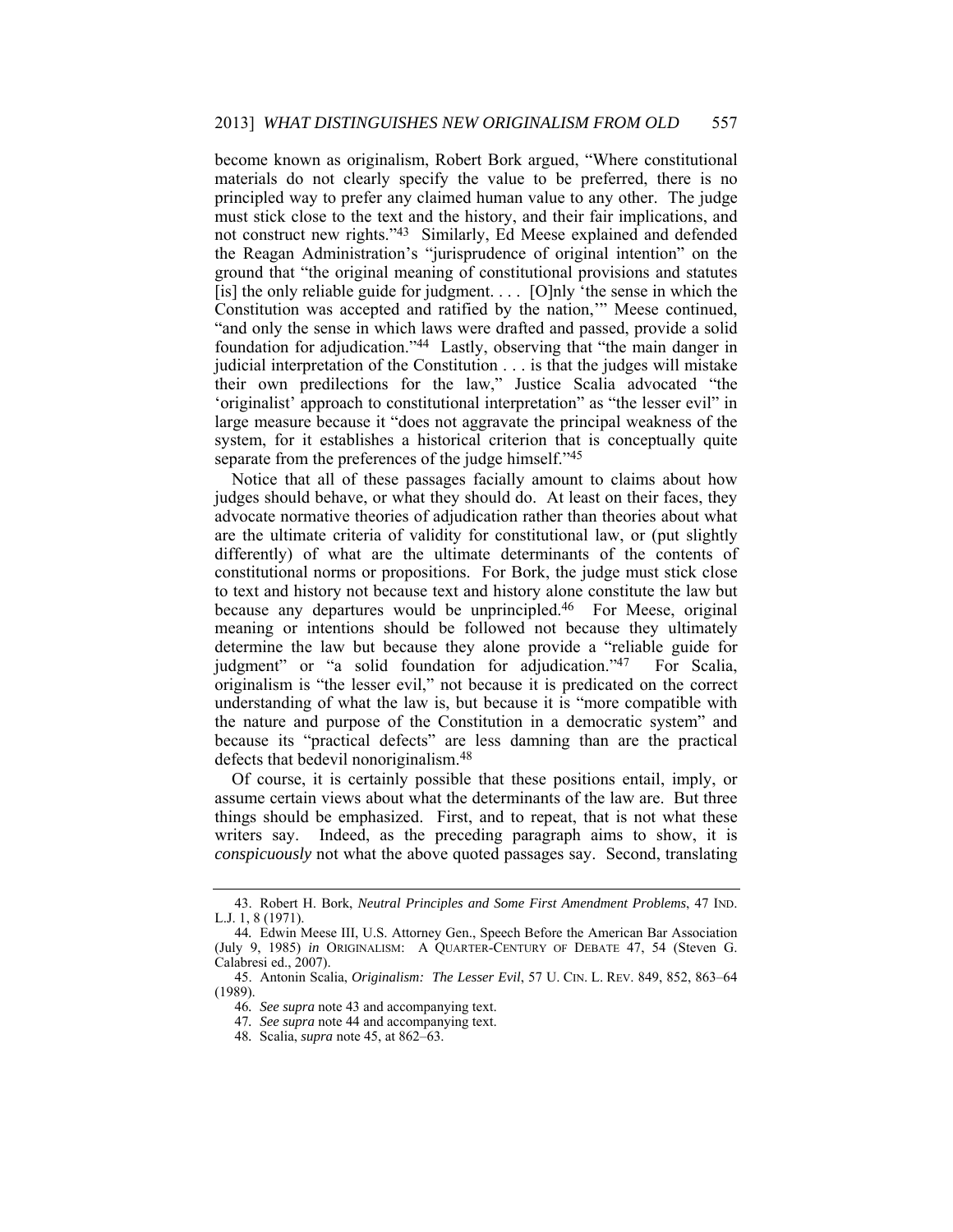what they say into implicit claims about the ultimate criteria of legal validity or the ultimate determinants of legal contents hardly projects to be a straightforward or seamless business. For one thing, the reasons that the relevant writers give for their proposals regarding proper adjudication look like the wrong sorts of reasons to undergird theories of law. For example, the fact that a scrupulous adherence to what is demanded by original intents dramatically constrains judges' discretion and willfulness, even if true, is not an obvious reason for concluding that that particular posture delivers true or correct legal norms.

Third, in contending that the old originalists were principally advancing a theory of adjudication, we are not painting them in a worse light, or even a different one, than the one in which we would also paint their chief antagonists—not neo-originalists, but *non*originalists. Since substantiating this claim fully would consume more space than the effort would be worth, we here limit ourselves to a couple of examples. Consider, Justice Breyer's admonition that "the Court should interpret written words . . . in the Constitution . . . ," and more generally, use the "traditional legal tools, such as text, history, tradition, precedent, and purposes and related consequences" to "help make the law effective in practice."49 In a broadly similar vein, albeit one that valorizes judicial precedent decidedly more heavily, David Strauss recommends the "common law approach"—namely, "[r]easoning from precedent, with occasional resort to basic notions of fairness and good policy"—as both the actual and proper "way of resolving legal issues," including those implicating "constitutional questions."50 Nonoriginalist theories or approaches such as these certainly appear to offer prescriptions regarding how judges should undertake the task of constitutional adjudication, and not accounts of the ultimate criteria of legal validity, or of the ultimate determinants of the contents of legal norms.

With these clarifications and qualifications in mind, contrast the early or "old" originalist claims (and common nonoriginalist claims too, for that matter) with passages from the more recent originalist theorists. To start, take Vasan Kesavan and Michael Paulsen, who contend,

It is simply not consistent with the idea of the Constitution as binding law to adopt a hermeneutic of textualism that permits individuals to assign their own private, potentially idiosyncratic meanings to the words and phrases of the Constitution. The meaning of the words and phrases of the Constitution *as law* is necessarily fixed as against private assignments of meaning.<sup>51</sup>

And in a statement whose clarity (for our purposes) could hardly be improved upon, Steven Calabresi and Sai Prakash maintain, "Originalists do not give priority to the plain dictionary meaning of the Constitution's

 <sup>49.</sup> STEPHEN BREYER, MAKING OUR DEMOCRACY WORK: A JUDGE'S VIEW 73–74 (2010).

 <sup>50.</sup> DAVID A. STRAUSS, THE LIVING CONSTITUTION 43, 47 (2010).

 <sup>51.</sup> Kesavan & Paulsen, *supra* note 42, at 1130 (emphasis added).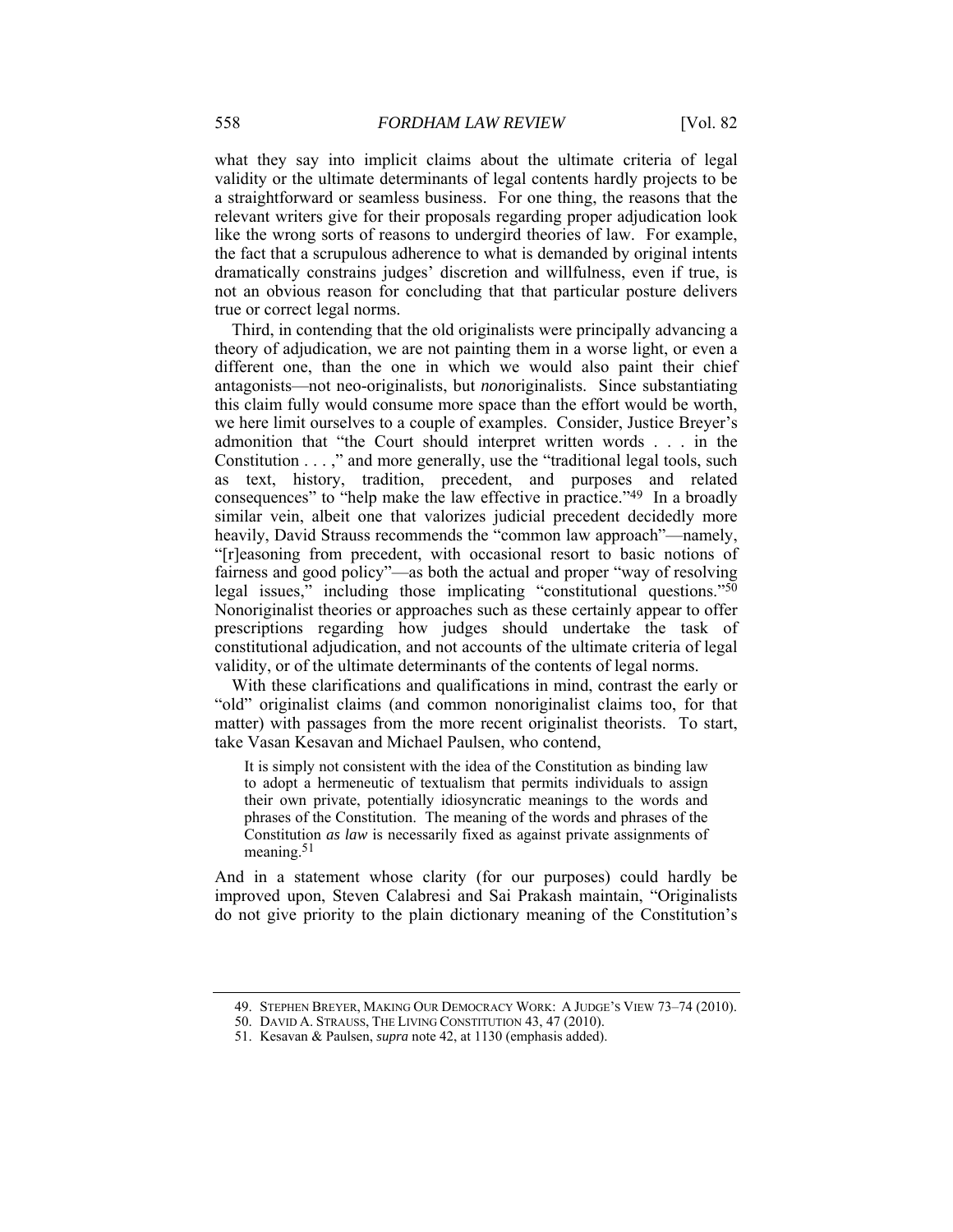text because they like grammar more than history. They give priority to it because they believe that it and it alone is law."52

In these passages, originalism clearly serves as a theory of law: insofar as judges should follow or enforce some fixed original aspect of the constitutional text, they should do so because that fixed aspect—"the plain dictionary meaning," in the estimation of Calabresi and Prakash—is the law. This is representative, we believe, of the neo-originalist thinking. As the originalist Steven Smith has observed, "originalism insists (with some arguable lapses . . .) that what counts as *law*—as valid, enforceable law—is what human beings enact, and that the meaning of that law is what those human beings understood it to be."<sup>53</sup> According to Smith's conception, which we deem accurate, contemporary or neo-originalism is principally a theory about "what counts as law."54

It is no accident that originalism has evolved from a theory about the principles that judges should follow when adjudicating legal disputes to a theory about what the law is. There is good reason for it. If originalism is only a theory of adjudication, and not instead centered on an account of the ultimate criteria or determinants of our constitutional law, then its claimed superiority relative to the alternatives becomes plausible only when those alternatives are grossly caricatured. This is why old originalists routinely presented the choice facing legal interpreters as binary: either strict adherence to the original meaning or intent, or wholly unconstrained wishful thinking—"the heavens or the abyss," as Dan Farber and Suzanna Sherry aptly put it.55 That is surely a naively limited characterization of the possibilities, one that gains whatever apparent plausibility it might enjoy from a worldview that imagines all nonoriginalists as Justices Brennan and Marshall, and none as, say, Justice Breyer or Souter. In contrast, if originalism were a theory of law then the conclusion that it is right and all competing accounts are wrong would not depend upon indefensible characterizations of those competitors. It is plausible that this is a matter that by its nature admits of only one right answer.

To be sure, we do not deny that hints (or more) of a theory of law can be found in early originalist writings. In fact, we think that Raoul Berger, as important an old originalist as can be found, is best read as maintaining not only (or even principally) that the intentions of the Framers provide a useful or reliable guide for judicial decisionmaking in a democracy, but that they constitute what the constitutional law is.56 But insofar as this is his view, he lacked the theoretical sophistication, or even the instinct, to advance much in the way of argument for it. In any event, our goal here is to

 <sup>52.</sup> Steven G. Calabresi & Saikrishna B. Prakash, *The President's Power To Execute the Laws*, 104 YALE L.J. 541, 552 (1994).

 <sup>53.</sup> Steven D. Smith, *Reply to Koppelman: Originalism and the (Merely) Human Constitution*, 27 CONST. COMMENT. 189, 193 (2010).

<sup>54</sup>*. Id.*

 <sup>55.</sup> DANIEL A. FARBER & SUZANNA SHERRY, JUDGMENT CALLS: PRINCIPLE AND POLITICS IN CONSTITUTIONAL LAW 3 (2009).

<sup>56</sup>*. See generally* RAOUL BERGER, GOVERNMENT BY JUDICIARY: THE TRANSFORMATION OF THE FOURTEENTH AMENDMENT (1977).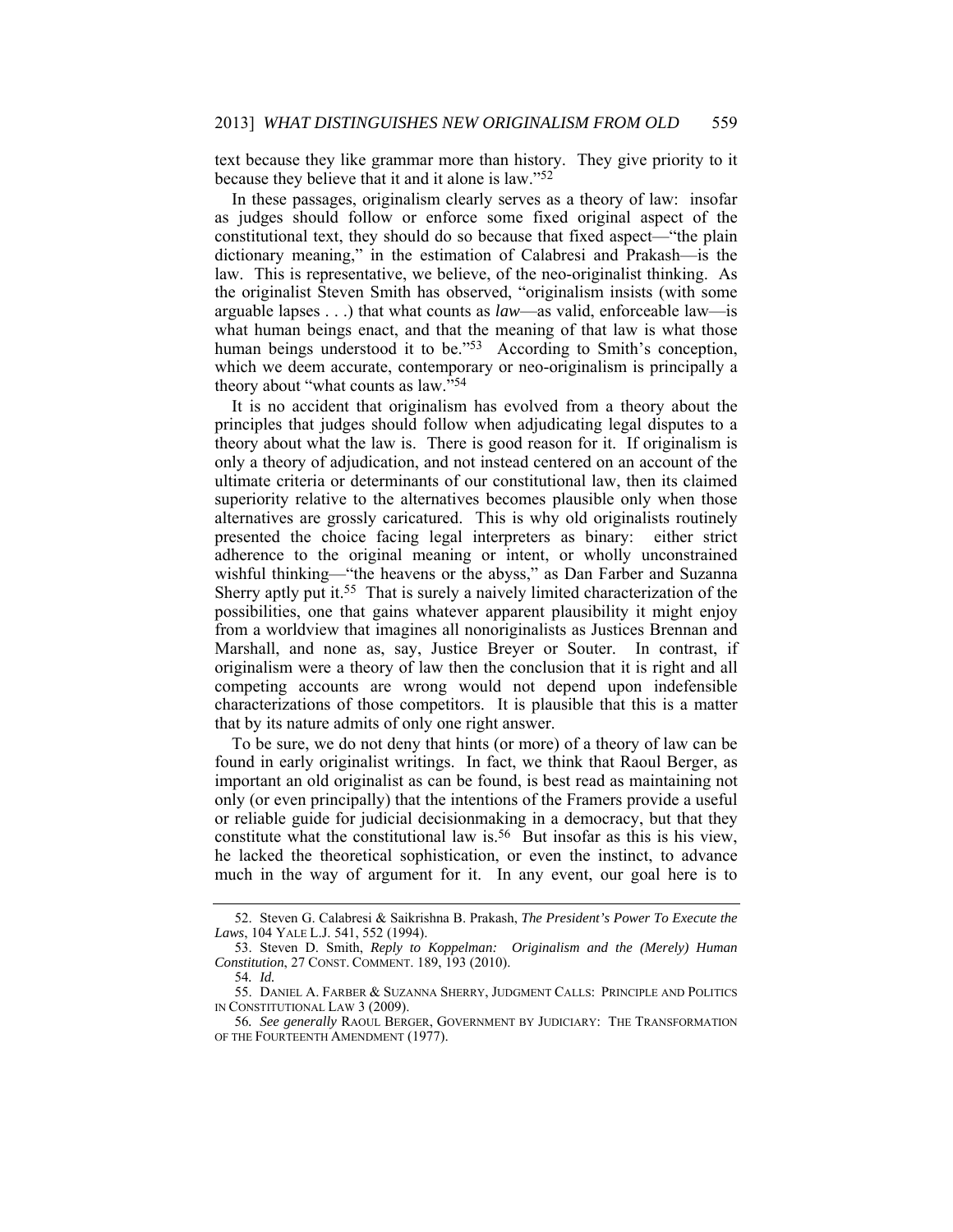describe and highlight two strands of originalist thinking, not to mark a sharp or crisp boundary between the two.

#### *B. The Distinction Is Not Strictly Temporal*

To be a little more precise, our goal is to mark two strands of originalist thinking that we believe are fairly, if imperfectly, associated with different historical stages in the development of originalism. By and large, we maintain, first generation originalists advocated judicial adherence to some fixed originalist object for reasons that did not depend upon any particular view about the ultimate criteria or determinants of constitutional law. Many or most originalists of subsequent generations, in contrast, have relied in the first instance precisely on the fundamental legal view that the constitutional law is determined by, or is entirely a function of, certain unchanging historical facts. This contention belongs to a theory of law. Insofar as these neo-originalists believe, with the older originalists, that judges should adhere to the original meaning or intention, that claim about adjudication follows from the relatively uninteresting premise—substantive and contestable, to be sure, but not terribly controversial as a matter of fact—that judges should (more or less) enforce the law.57

At the risk of belaboring, we are not saying that old originalism is incompatible with the neo-originalist account of the ultimate criteria or determinants of law, or that old originalists rejected or would have rejected that account. Nor are we saying that neo-originalists end up prescribing forms of judicial behavior significantly different from what old originalists prescribed. Our key claim concerns explanatory priority. Old originalism argued for a theory of adjudication and was not committed to any implications such a theory might have for a theory of law. Neo-originalism argues primarily for a theory of law and only derivatively and contingently for a theory of adjudication.

The generalization can be highlighted by briefly recognizing some exceptions—older originalists whose views are more clearly grounded in an account of law, and newer originalists whose views seem mostly motivated by commitments regarding adjudication. Lino Graglia is an example of the former. His commitment to originalism, Graglia explains, is rooted in what he considers a "very simple" proposition, "almost a tautology: the Supreme Court should not hold anything unconstitutional that is not unconstitutional, i.e., that is not, in fact, prohibited by the Constitution."58 And what the Constitution prohibits, he continues, depends entirely on whatever norm the

 <sup>57.</sup> The parenthetical is needed to accommodate both the near-universal acceptance of some doctrines of justiciability that effectively direct courts not to enforce the law, and the more limited, but growing, embrace of a "two-output" picture of proper constitutional adjudication, along with recognition that some legitimate or even optimal constructed doctrines underenforce the constitutional norms that interpretation serves up. On underenforcement, see, of course, Lawrence Gene Sager, *Fair Measure: The Legal Status of Underenforced Constitutional Norms*, 91 HARV. L. REV. 1212 (1978).

 <sup>58.</sup> Lino A. Graglia, *Constitutional Interpretation*, 44 SYRACUSE L. REV. 631, 634 (1993).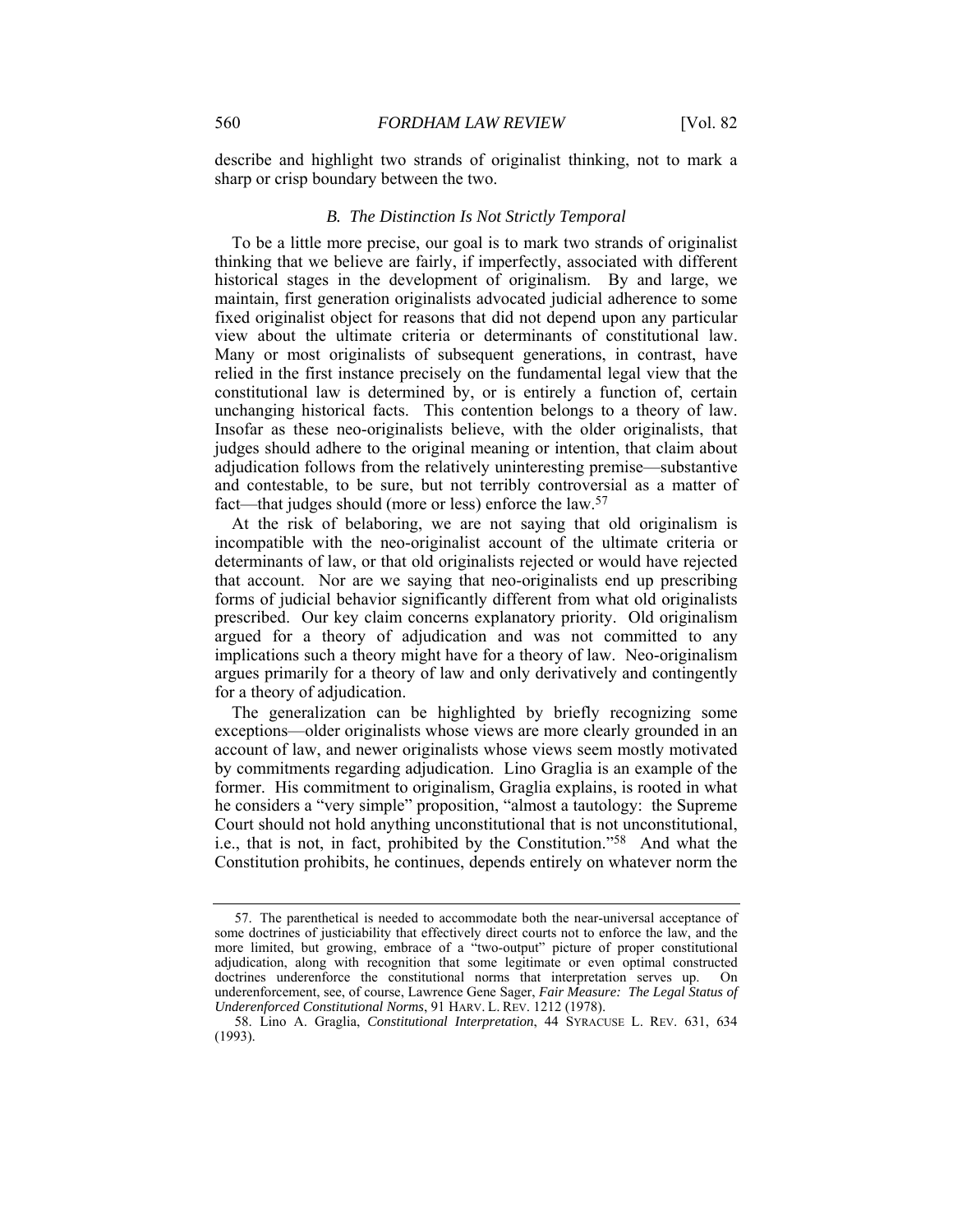authors of the constitutional text "intended to convey."59 Although a contemporary of Bork, Meese, and Scalia, and thus plainly an "older" originalist, chronologically speaking, Graglia grounds his advocacy of originalist adjudication squarely on an account, if more asserted than argued for, of the ultimate criteria or determinants of law.

John McGinnis and Michael Rappaport exemplify the other possibility. They are energetic and respected contributors to the current theoretical defenses of originalism who are, at the same time, throwbacks. McGinnis and Rappaport foreground a normative theory of adjudication and background jurisprudential claims about the ultimate criteria or determinants of the law. Their "normative defense of originalism," as they call it, is chiefly premised on the pragmatic or consequentialist argument "that originalism advances the welfare of the present day citizens of the United States because it promotes constitutional interpretations that are likely to have better consequences today than those of nonoriginalist theories."60 Loosely speaking, this is an argument about why judges should render originalist decisions or interpret the Constitution in an originalist manner. It is hard to make sense of this as an argument about the ultimate criteria of legal validity or determinants of the content of the existing law.

#### III. THE NEO-ORIGINALIST ACCOUNT OF THE ULTIMATE CRITERIA OR DETERMINANTS OF CONSTITUTIONAL LAW

Here, we try to make more precise the account of law that neooriginalists assert. After doing so, we acknowledge that this account differs from that put forth by the influential New Originalists Larry Solum and Randy Barnett, and we explain why the competing account of constitutional interpretation that they advocate should be favored by neither originalists nor nonoriginalists.

#### *A. Another First Glance*

We have just argued that neo-originalists (an analytical classification that highly correlates with, but is not reducible to, a temporal one) are centrally committed to a claim about the ultimate criteria or determinants of constitutional law. To a first approximation, we can represent this neooriginalist thesis as follows:

(OL) The constitutional law ultimately consists solely of (some form of) the fixed semantic meanings of the inscriptions in the constitutional text.

This is only a first approximation of the core new originalist claim about the ultimate criteria or determinants of constitutional law and is susceptible to improvements. Significantly, it makes no allowance for the possibility that judicial decisions purporting to implement the Constitution also contribute

<sup>59</sup>*. Id.* at 631.

 <sup>60.</sup> John O. McGinnis & Michael B. Rappaport, *Originalism and the Good Constitution*, 98 GEO. L.J. 1693, 1695 (2010).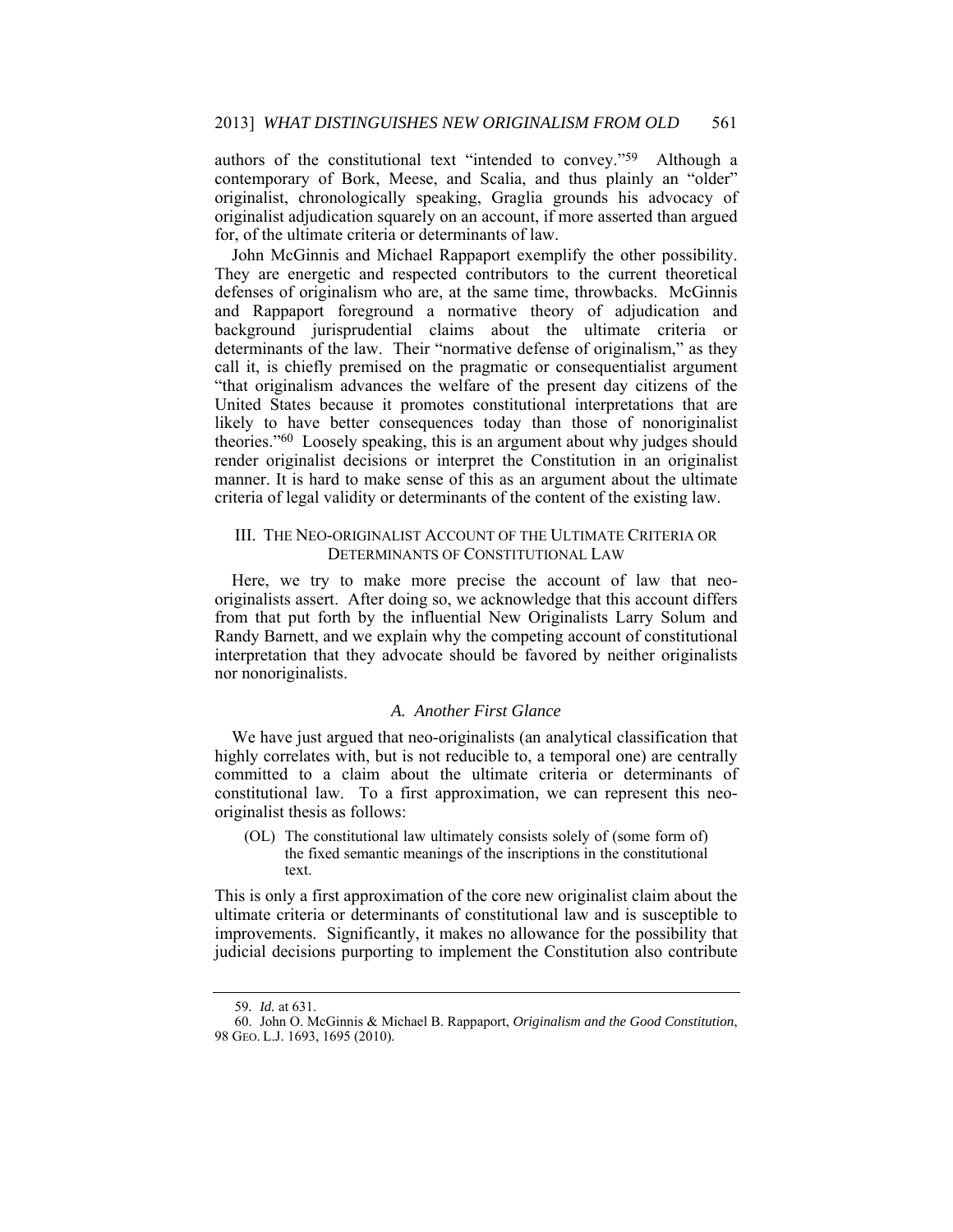to the content of constitutional law even in the absence of any textual provision in the constitutional text that permits such contributions. Few originalists would deny this possibility or actuality, however, notwithstanding that some also believe that courts should not continue to abide by judicial precedents that depart from the norms constituted by fixed semantic meanings of the constitutional text.

An alternative rendering of the central neo-originalist thesis that better accommodates this additional set of ultimate determinants of the content of constitutional law could be formulated as follows:

(OLˈ) The constitutional law ultimately consists of (some form of) the fixed semantic meanings of the inscriptions in the constitutional text, though judicial precedents that depart from the fixed semantic meanings of the inscriptions in the constitutional text are legally authoritative for nonjudicial actors and for inferior judges.<sup>61</sup>

To repeat, we believe that all neo-originalists, in virtue of being neooriginalists, accept (OL) or (OLˈ), or something quite close to them. But the phrase "(some form of) the fixed semantic meaning" is intended to be ecumenical among original public meaning (advocated in one form or another by Steven Calabresi, Michael Paulsen, the self-described New Originalists, and others), authorially intended meaning (advocated by intentionalists such as Larry Alexander, Stanley Fish, and Richard Kay), and any roughly similar constructs.

From what we have said in Part I, however, it follows that (OL) and (OLˈ) are distinct from claims that belong to a theory of adjudication with respect to which neo-originalists may differ from each other. Consider, for example, these claims with respect to which neo-originalists in good standing disagree:

- (D) Courts are duty-bound to enforce the constitutional law insofar as it is discoverable.
- (C) Courts act properly in supplementing, in suitably cabined ways, the legal norms that result from legal interpretations with implementing rules or devices that they generate through constitutional constructions.

While Lawson insists that (D) requires argumentation that originalism itself, properly understood, does not supply, other originalists believe it is a nonoptional part of originalism. Nelson Lund, for example, describes his own "very simple-minded view of judicial duty in constitutional cases" thusly: "Supreme Court Justices should just apply the law. . . . If I had to

 <sup>61.</sup> As formulated, (OLˈ) might be taken to carry the pragmatic implicature that Supreme Court justices are not bound by precedents that depart from textual meaning. We hereby cancel that implicature. Neo-originalists are divided and unclear about the precise legal status of judicial precedents that depart from or contradict the fixed semantic meanings or communicative contents of textual inscriptions. (OLˈ) is our good-faith and first-pass attempt to capture what many or most seem to have in mind. But a precise statement must be provided by those who endorse the view.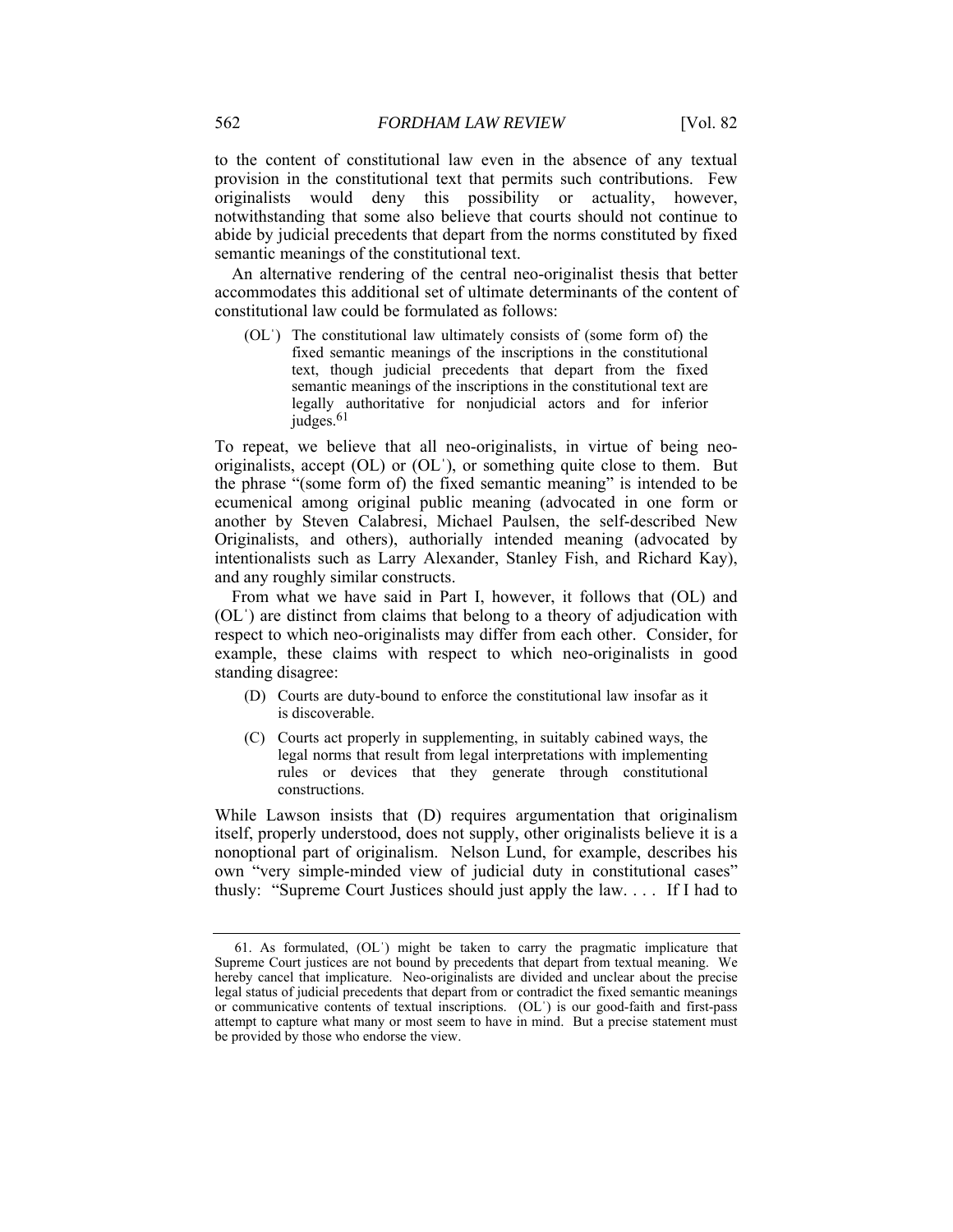put a label on my own position, it would be 'originalism.' The Constitution is a written document that means what its words, in context, would reasonably have been understood to mean at the time it was adopted."62 And as our previous discussion of construction indicates, New Originalists such as Whittington, Barnett, and Solum among others have argued forcefully for (C), while McGinnis and Rappaport, among others, reject it.

Be that as it may, our central contention, again, is that neo-originalists are committed to (OL) or (OLˈ). Indeed, it is precisely neo-originalism's commitment to some such thesis that distinguishes it from old originalism*.* As we emphasized toward the end of the preceding Part, old originalism is largely compatible with (OL) or (OL), and we conjecture that many old originalists would have found these theses congenial and would have accepted them if they had actually considered the relevant question. But such counterfactual acceptance of or reliance on  $(OL)$  or  $(OL)$  is not what distinguishes neo-originalism from its forbear; it instead is what distinguishes originalism from nonoriginalism.

That is how things look to us. Before we can be confident of this claim, however, we must address a competing view advanced by some prominent New Originalists that has not attracted quite the attention we believe it warrants. As we read them, the writings of two of the most respected and influential recent originalist theorists, Larry Solum and Randy Barnett, suggest that originalism is *not* committed to (OL) or (OLˈ) or anything in their vicinity. In the remainder of this Part, we show how Solum and Barnett reach that heterodox conclusion and we explain why we believe they are mistaken.

#### *B. Interpretation Reconsidered*

Recall what we argued in Part I. Following Lawson and Whittington, we said that (1) neo-originalist theories of constitutional interpretation concern constitutional meaning; (2) the constitutional meaning at which constitutional interpretation aims is (for neo-originalists as for many others) its "legal" meaning or significance; therefore (3) neo-originalist theories of constitutional interpretation concern the determinants of constitutional law, which is why their theories of constitutional interpretation are fairly, and more perspicuously, described as theories of constitutional law. And what view of the ultimate criteria or determinants of constitutional law do neooriginalists advance? That is the view captured (more or less) by (OL) or  $(OL^{\prime})$ .

None of this, we think, will surprise many readers. Consider the "fairly basic definition of originalism" that Whittington offered a decade ago: "Originalism regards the discoverable meaning of the Constitution at the time of its initial adoption as authoritative for purposes of constitutional interpretation in the present."63 Disambiguating the ambiguity that we

 <sup>62.</sup> Nelson Lund, *Stare Decisis and Originalism: Judicial Disengagement from the Supreme Court's Errors*, 19 GEO. MASON L. REV. 1029, 1029 (2012).

 <sup>63.</sup> Whittington, *supra* note 2, at 599.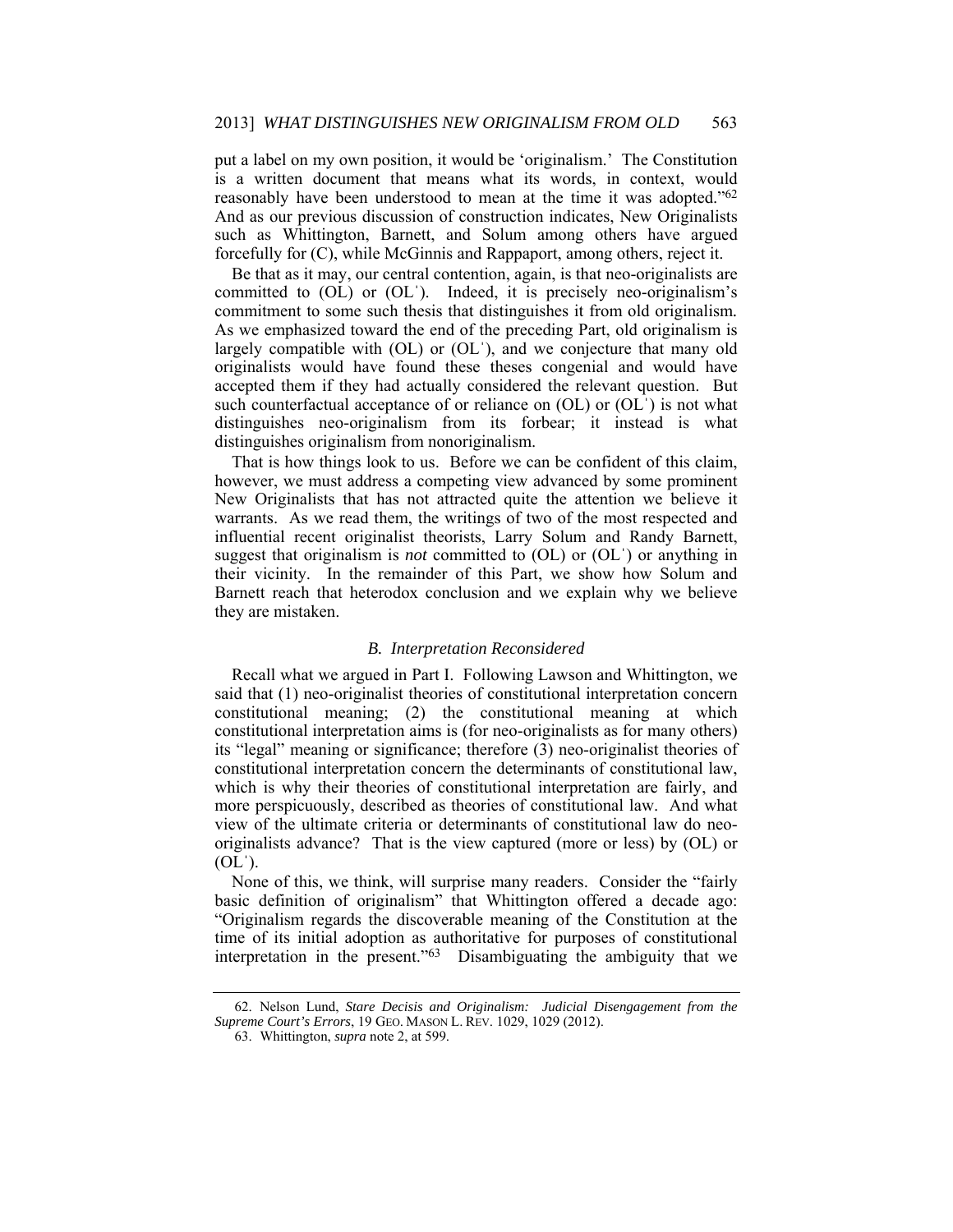noted in Part I, we interpret this to be broadly equivalent to: originalism regards the original *semantic* meaning of the constitutional text to be *legally* authoritative, in the sense that it constitutes what the law is (subject to the qualifications that (OLˈ) or its kin would introduce).

Solum, however, denies (2)—that the constitutional meaning at which constitutional interpretation aims is its legal meaning or significance. "The basic idea" that undergirds the interpretation-construction distinction, he explains in a recent article, depends upon a distinction between

two different moments or stages that occur when an authoritative legal text (a constitution, statute, regulation, or rule) is applied or explicated. The first of these moments is interpretation—which I shall stipulate is the process (or activity) that recognizes or discovers the linguistic meaning or semantic content of the legal text. The second moment is construction which I shall stipulate is the process that gives a text legal effect (either my [sic] translating the linguistic meaning into legal doctrine or by applying or implementing the text). . . . Although the terminology (the words "interpretation" and "construction" that express the distinction) could vary, legal theorists cannot do without the distinction.<sup>64</sup>

Notice two things. First, once again, Solum helpfully draws attention to the ambiguity that we identified in Part I by asking: what type of meaning semantic or legal—does interpretation aim at? Second, he expressly resolves that question in the way opposite to how we have claimed that it is usually resolved. Succinctly put, according to Solum, "interpretation yields semantic content"; it is the job of construction, and construction alone, and not interpretation, to "determine[] legal content or legal effect."65 Significantly, this is true *even when* the semantic meaning is readily discoverable, unambiguous, and not vague.

To appreciate the significance and exceptional nature of this claim, contrast it with the following characterization of neo-originalism offered by Amy Barrett in an introduction to a recent symposium:

[N]ew [or neo-]originalists do not contend that the Constitution's original public meaning is capable of resolving every constitutional question. The Constitution's provisions are written at varying levels of generality. When the original public meaning of the text establishes a broad principle rather than a specific legal rule, interpretation alone cannot settle a dispute. In that event, the need for construction arises.<sup>66</sup>

There is nothing unusual about this description; similar descriptions abound. Yet it does not get Solum's version of neo-originalism quite right. For Solum, it is *never* the function of constitutional interpretation to yield legal norms: "construction also occurs in situations where it is overlooked

 <sup>64.</sup> Lawrence B. Solum, *The Interpretation-Construction Distinction*, 27 CONST. COMMENT. 95, 95–96 (2010).

<sup>65</sup>*. Id.* at 100; *see also, e.g.*, Solum, *supra* note 13, at 973.

 <sup>66.</sup> Amy Barrett, *The Interpretation/Construction Distinction in Constitutional Law: Annual Meeting of the AALS Section on Constitutional Law*, 27 CONST. COMMENT. 1, 1–2 (2010).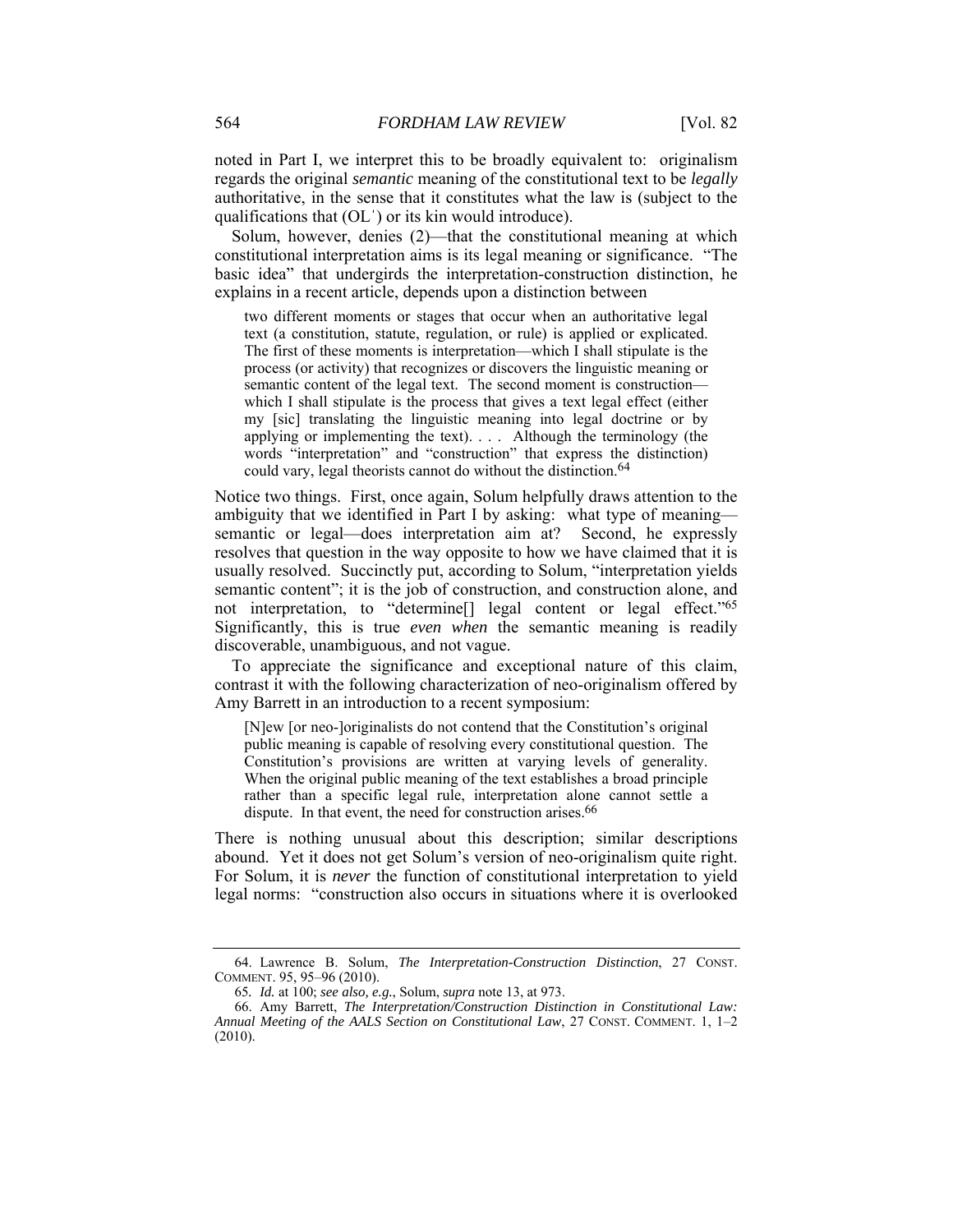or invisible, because interpretation has already done the work."67 Interpretation alone can never "settle a (legal) dispute" because it is never its function to deliver the law. Barnett's characterizations of the two adjudicative processes or activities echo Solum's: "*Interpretation* is the activity of identifying the semantic meaning of a particular use of language in context. *Construction* is the activity of applying that meaning to particular factual circumstances."68

The two different pictures or models of interpretation articulated by distinguished New Originalists can be displayed graphically. In Figure 2 below, the Whittingtonian model appears on the left. It is simply the twooutput model presented earlier, with two modest revisions. First, the second stage that produces the second set of outputs is renamed. That stage had previously been labeled "creation" to indicate merely that it is a creative endeavor that aims to produce something new, and in that way is distinguishable from the interpretive activity of trying to discover what already exists. We now label it "construction" because that is the New Originalist name for this creative activity. We take this to be a nonsubstantive change.

Second, we have added the qualifier "fixed" to indicate that, on the standard originalist version of the two-output model, the first output—the law—is unchanging (absent formal constitutional amendment). Nonoriginalist adherents of the two-output model do not accept that particular claim about the legal norms that interpretation is supposed to deliver.

The diagram on the right aims to capture Larry Solum's alternative version of neo-originalism. The absolutely critical point is that it differs from the Whittingtonian picture in presenting semantic meaning (or rather, and more precisely, communicative content),69 *and not law*, as the output of constitutional interpretation. On the Solumine view, construction is always required to produce anything that counts as law. The law can enter the scene only when ushered in by an episode of construction.

So, how does construction operate in Solum's picture? Although we doubt that there exists a clear or definitive answer to this question, we read Solum and Barnett to identify at least two paths. Often, construction generates general legal norms—norms such as *unreasonable searches are unconstitutional*, and *sex- or gender-based classifications violate the constitutional guarantee of equal protection if not substantially related to an important governmental interest*. (On the Whittingtonian picture, the former norm is almost certainly the product of interpretation, whereas the latter would be the product of construction; on the Solumine model, both norms, qua norms, are the product of construction.)

 <sup>67.</sup> Solum, *supra* note 64, at 107.

 <sup>68.</sup> Barnett, *supra* note 36, at 66.

 <sup>69.</sup> Recall our earlier proviso, *supra* note 15, that, given our limited purposes in this Article, we will dispense with distinguishing these two kinds of linguistic contents. Given his purposes, Solum rightly distinguishes them.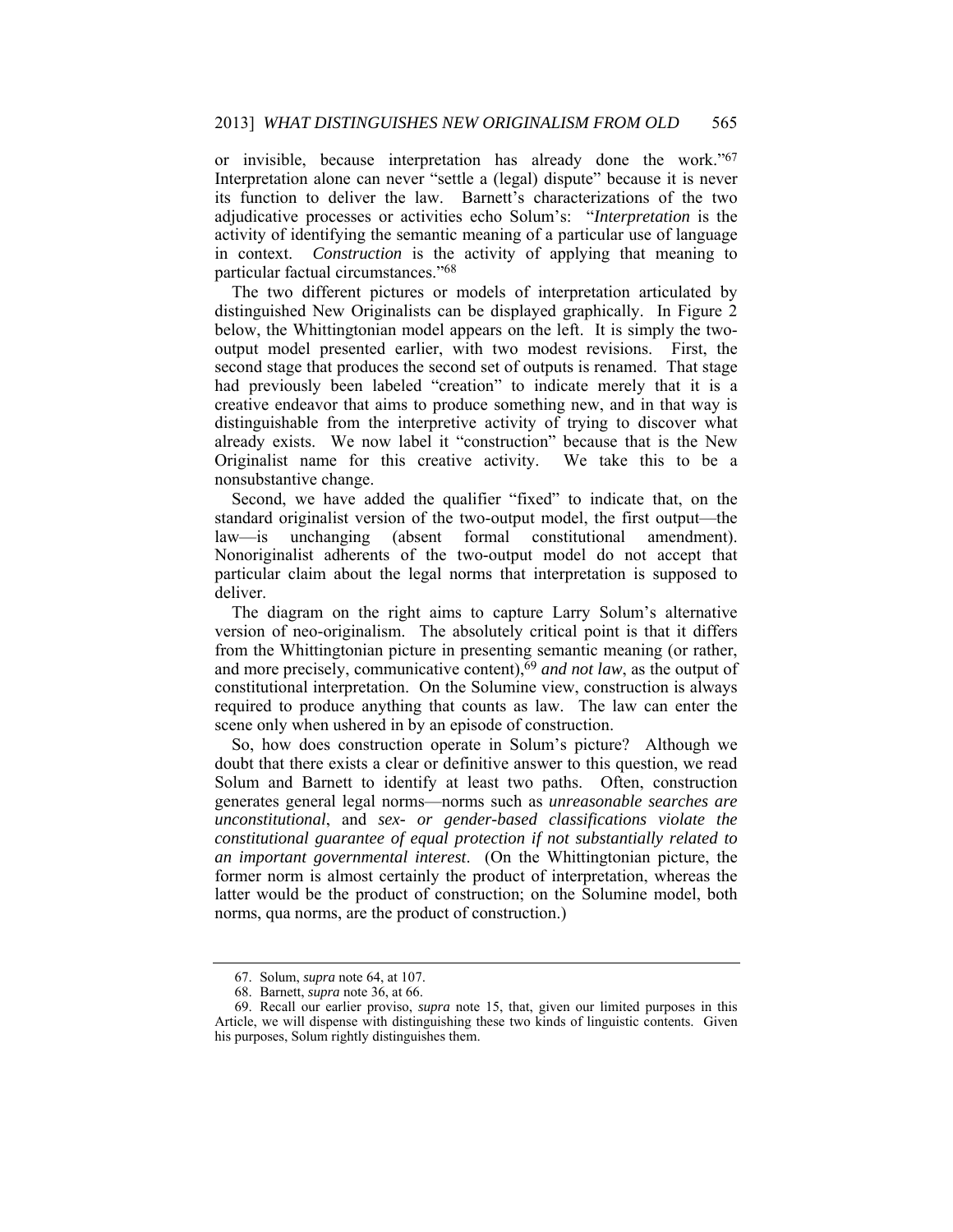Other times, courts resolve constitutional disputes without pausing to announce any general constitutional norms: they might simply hold that *this* particular statute or governmental action violates this or that constitutional provision. As we read Solum and Barnett, they treat legal tests or rules and legal holdings that are reached without the mediation of a legal rule as equally the "law" that construction is called upon to deliver. We have tried to capture this view of construction by depicting alternative paths by which construction may legitimately proceed after interpretation. The path on the left represents construction by means of "translating the linguistic meaning into legal doctrine."70 The path on the right represents construction by means of "applying or implementing the text."71



#### *C. Resolution*

Thus far, it is not entirely clear that other neo-originalists or anyone else need to disagree with Solum. For Solum is careful to acknowledge that his definition of "constitutional interpretation" as the process or activity of trying to discern the linguistic or semantic meaning of the constitutional text is stipulative. He does not deny (though he may in fact doubt) that

<sup>70</sup>*. See supra* note 64 and accompanying text.

 <sup>71.</sup> *See supra* note 64 and accompanying text.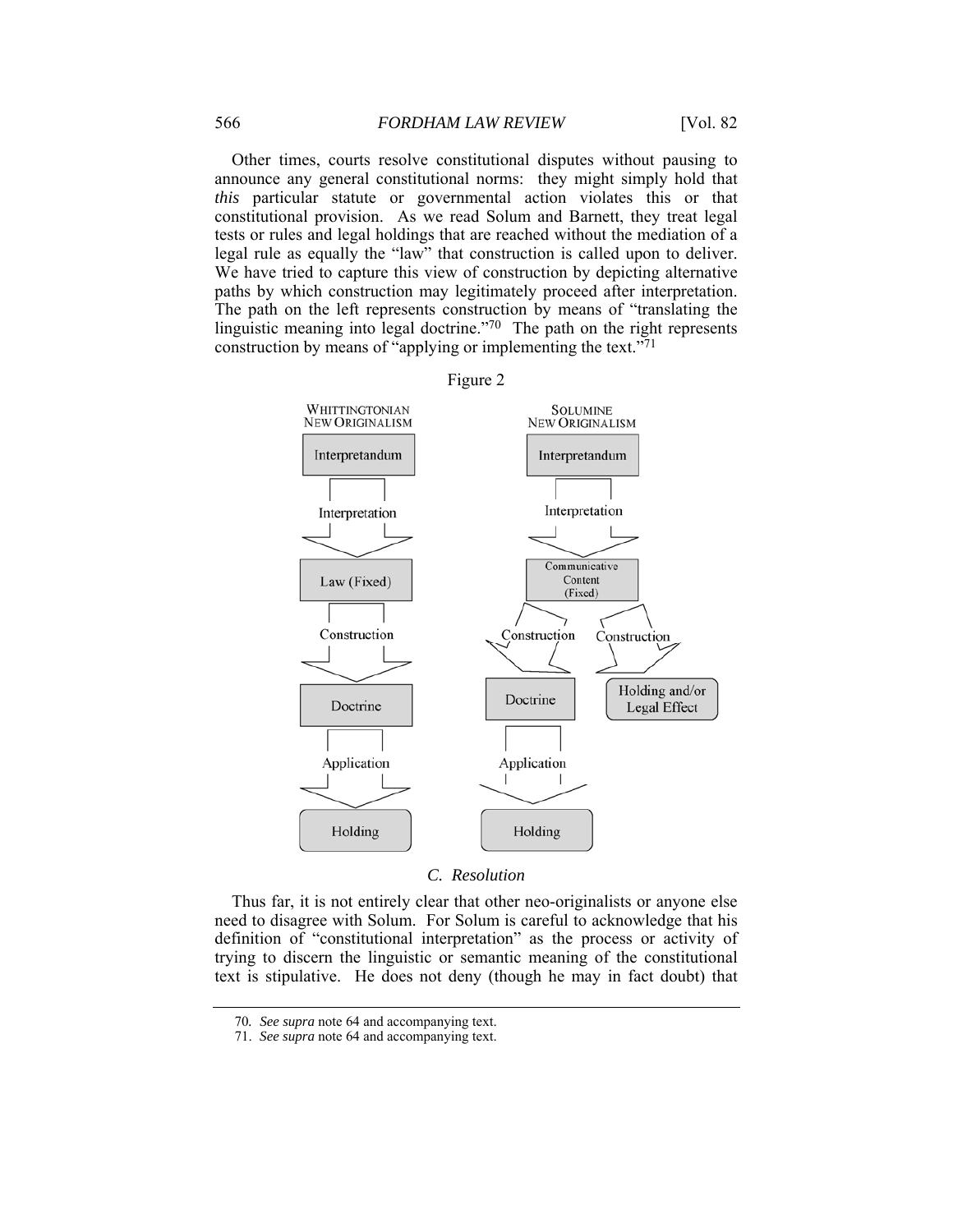many or most constitutional lawyers and theorists, originalists included, conceive of constitutional interpretation as the process or activity of trying to determine the Constitution's legal meaning or effect. As Ronald Dworkin has observed in a different context, "Nothing turns on which way we speak so long as we make plain what further point we wish to make in speaking that way."72

But therein lies the rub. We have no reason for challenging whatever stipulations Solum and Barnett wish to make, unless their stipulations get in the way of theoretical insight or progress. One point that these theorists apparently wish to make, or a goal they hope to achieve, is to advance the debate between originalism and nonoriginalism by clarifying for the participants what precisely has been in dispute. We believe that their idiosyncratically narrow conception of constitutional interpretation actually prevents them from realizing that worthy goal.73

This worry would not arise if Solum and Barnett, although defending a narrower conception of the target or output of "interpretation" than we believe is standard among both neo-originalists and nonoriginalists, nonetheless defended a conception of construction that somehow ended up committing them to (OL) or (OLˈ) or some close variant, and also located this conception within originalism.<sup>74</sup> If they had done both of these things, then the difference between the standard (Whittingtonian) neo-originalist view of constitutional interpretation displayed on the left and the Solumine view displayed on the right would have amounted to little more than a negligible difference in bookkeeping. All relevant parties would have agreed that originalism properly understood is committed to the proposition that the constitutional norms in our polity are constituted ultimately by the fixed semantic meaning of the constitutional text—with a proviso that the meanings of some provisions would be subject to refinement when they fail to furnish sufficient guidance because of vagueness or other semantic indeterminacy. The only difference between the two groups would have been that the former would have conceived semantically determined constitutional norms as products of "interpretation," whereas the latter would have conceived them as products of the combined efforts of "interpretation" and "construction."

However, Solum and Barnett do not make either of these claims and it is very doubtful that they could. First, given the active and creative nature of construction, it is unclear how they could have a conception of construction that is committed to  $(OL)$  or  $(OL')$  as a thesis about what the ultimate criteria or determinants of constitutional law are, rather than as a thesis about how to conduct constitutional adjudication. In other words, even though Solum and Barnett strongly intimate that when interpreted semantic

 <sup>72.</sup> Ronald Dworkin, *Hart and the Concepts of Law*, 119 HARV. L. REV. F. 95, 98–99 (2006).

 <sup>73.</sup> For more elaborate argument along these general lines, see Mitchell N. Berman, *Constitutional Constructions and Constitutional Decision Rules: Thoughts on the Carving of Implementation Space*, 27 CONST. COMMENT. 39 (2010).

<sup>74</sup>*. See supra* Part II.A–B.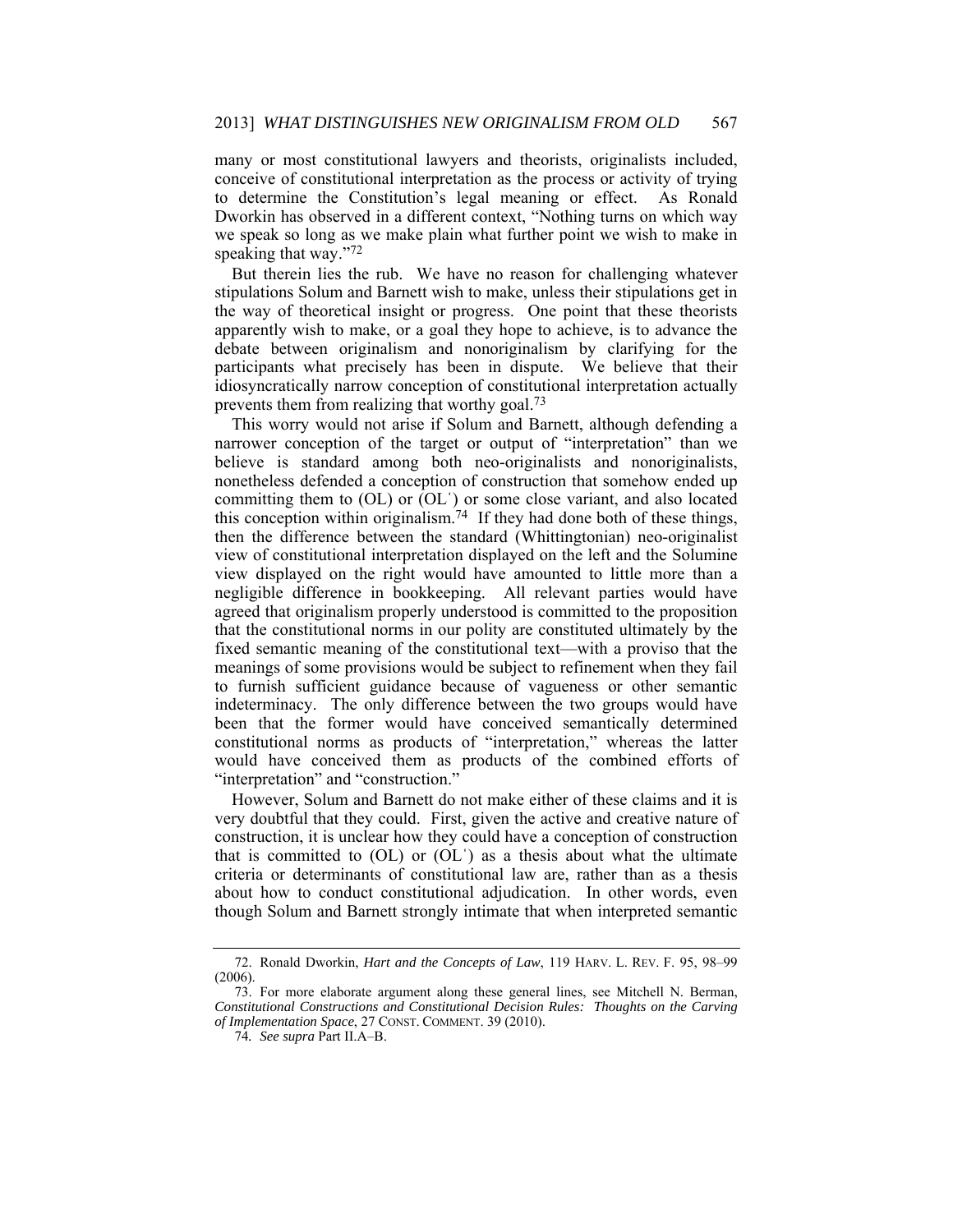meaning is unambiguous and not vague courts should (absent, perhaps, exceptional circumstances) construct "doctrine" that mirrors that semantic meaning, it is hard to see how the arguments they must muster for this proposition would amount to the neo-originalist contention that the law is determined or constituted by the text's fixed semantic meaning, as opposed to the older originalist contention that judicial decisionmaking that follows this prescription is desirable or required. Even if Solum and Barnett were to maintain that judges engaged in "construction" are *legally* obligated to convert the semantic meaning of constitutional provisions into legal norms with the same content or effects, that would still fall short of the neooriginalist claim—voiced, as we have seen, by such card-carrying originalists as Calabresi, Lund, Paulsen, and Prakash—that the semantic meaning of the text constitutes the law all by itself. To understand the difference, imagine yourself in the shoes of a conscientious legislator who is committed to following the law. On the view held by Calabresi et al., that commitment has content: there is law out there, legally binding on legislators even before the courts perform their constructions. In contrast, on the view that we are attributing, hypothetically, to Solum and Barnett, there is no law for you to obey before the process of construction, only semantic meanings of the text. (For comparison, suppose that you are legally obligated to build Jones a house. Obviously, that alone would not entail that the house already exists and that Jones is legally entitled to it.) Second, both authors appear to reduce originalism to a claim about constitutional interpretation. As noted in the introduction, Barnett has stated expressly that a theory of construction *supplements* originalism, rather than being a component of it.<sup>75</sup> And Solum has offered broadly similar remarks.<sup>76</sup>

The upshot is that, by turning originalism into a semantic thesis, Solum and Barnett are compelled to attribute to nonoriginalists the denial of the claim that the semantic meaning of the constitutional text is fixed, not just the denial of the claim that the legal meaning of the Constitution is fixed. As Barnett observed: "To the extent they are offering a method of

 <sup>75.</sup> This has not been Barnett's consistent position. In his widely cited 1999 article, Barnett suggested that constitutional construction was called for *only* when the semantic meaning of the constitutional text was "underdeterminate" or could support "more than one rule of law." Randy E. Barnett, *An Originalism for Nonoriginalists*, 45 LOY. L. REV. 611, 645–46 (1999). It is even unclear from that piece whether Barnett believed that original meaning exhausted a proper *interpretation*, let alone a proper construction. Whereas the current Solum-Barnett picture paints original meaning as the alpha and omega of interpretation (though not of adjudication), Barnett had endorsed the more modest position that "original meaning should be the starting point of constitutional interpretation." *Id.* at 648.

<sup>76</sup>*. See, e.g.*, Solum, *supra* note 64, at 109 ("Originalists use the [interpretationconstruction] distinction to mark the difference between the Originalist enterprise of determining the linguistic meaning of the Constitution . . . and the nonoriginalist enterprise of specifying the content of constitutional doctrine where the Constitution is vague (or otherwise underdeterminate)."). Admittedly, this passage leaves matters a little unsettled because it does not indicate whether the enterprise of specifying the content of constitutional doctrine when the semantic meaning is *not* "vague (or otherwise underdeterminate)" is properly characterized as "originalist." *Id.*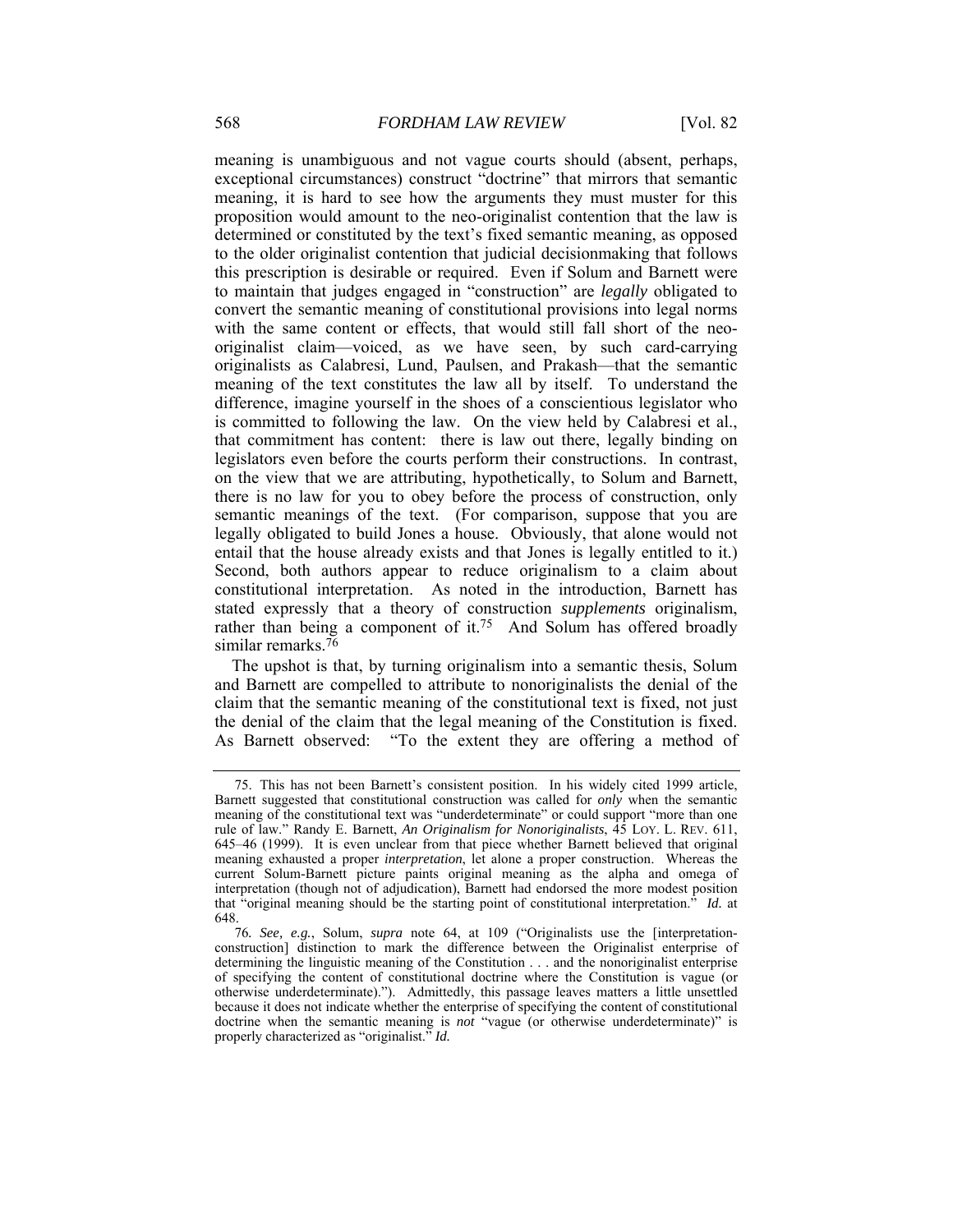interpretation, [nonoriginalists] are making empirical claims about the semantic meaning of the text of the Constitution today, or the semantic meaning of what the Supreme Court has said in its opinions."77 But the suggestion that a thesis of what could be called semantic variantism is any recognizable part of nonoriginalism, let alone the dominant or central commitment, strikes us as plainly mistaken.78 The dispute between originalism and nonoriginalism is a *legal* dispute, not a semantic or linguistic one.79 Both originalists and nonoriginalists could do a better job than, by and large, they have been doing in incorporating the wellconfirmed results of linguists and philosophers of language, and such results may have clear-cut, hitherto-overlooked implications for the legal points in contention. But up to this point, the issues in contention between originalists and nonoriginalists have been legal issues as to what legal implications semantic facts have, even assuming the fixity of meanings. In short, the critical distinction that New Originalists should strive to capture is between the activities of (a) finding, discovering, or inferring the law, and (b) refining, supplementing, or (possibly, in some cases) revising that law. The important distinction does *not* lie between (c) finding the semantic meaning of the constitutional text, and (d) devising the law that reflects the found meaning in varying degrees.

To be sure (and to play Stanley Fish for a moment), we disavow any authority to insist that "constitutional interpretation" is the activity of discovering the law.80 If Solum or others feel strongly that interpretation should be reserved exclusively for semantic inquiries, we need not quarrel. What we do insist is that, if "constitutional interpretation" were defined this way, then originalism cannot, absent radical revision, be conceived as an account of constitutional interpretation. Originalism is almost universally understood as a legal thesis of some sort—that is, as pertaining, for example, either to the content of law or to the obligations of judges—and not as a theory of the semantic meaning of the constitutional text. Put

 <sup>77.</sup> Barnett, *supra* note 36, at 70.

 <sup>78.</sup> It may be worth observing that originalists like Solum and Barnett assume that semantic meanings of constitutional texts are not only fixed, but fixed by the understanding of the writers and the audience at the time of Framing and ratification. In fact, however, some work in the philosophy of language and mind would support the view that the semantic meaning of the constitutional text is not fixed by the understandings of the writers and their audience at the time of writing, even as those understandings are reflected and summed up in contemporaneous dictionary entries. The *loci classici* here are a number of seminal articles included in TYLER BURGE, FOUNDATIONS OF MIND (2007).

 <sup>79.</sup> Solum and Barnett both try to gain mileage from the fact that, in contract law, "interpretation" is a search for the communicative content of an agreement, while "construction" operates upon that communicative content to generate the contract's legal effect. We think that the analogy between constitutions and contracts is less tight than they do, in part because the former are sources of law and the latter are not. Ultimately, more needs to be said on this score, of course. Here we wish simply to flag a concern.

<sup>80</sup>*. See* Stanley Fish, *Intention Is All There Is: A Critical Analysis of Aharon Barak's Purposive Interpretation in Law*, 29 CARDOZO L. REV. 1109, 1133 (2008) ("It is certainly true that if you want to call something (including flipping a coin for that matter) interpretation, I can't stop you. And, as a matter of fact, I don't have a strong stake in the *word* interpretation.").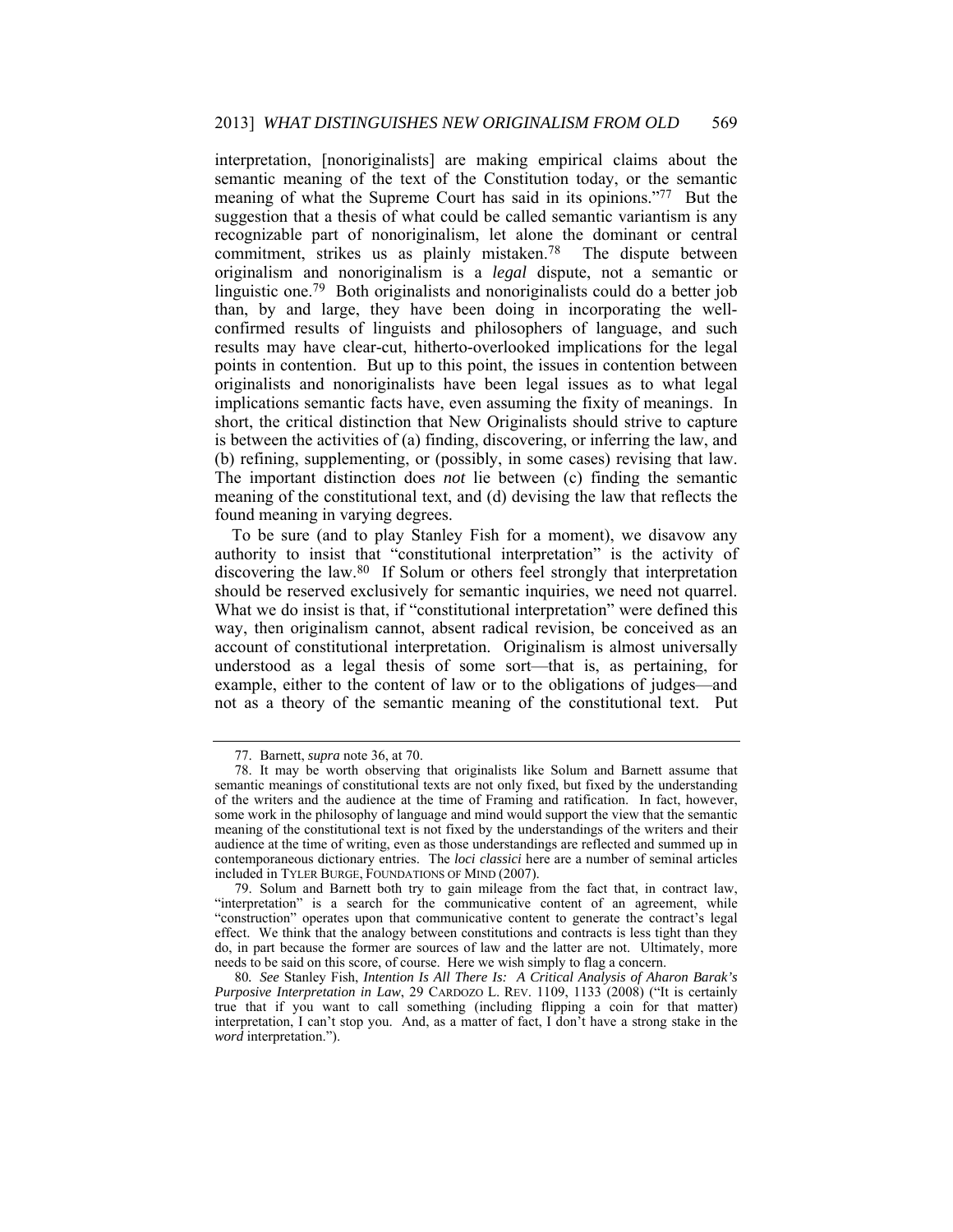another way, Solum's allowance that "[o]riginalists typically believe that the text operates as a constraint on other methods,"81 does not, in our view, come close to identifying or distinguishing the thesis that self-described originalists have vigorously defended, and that their critics have strenuously challenged, in thousands of law review pages over the past decades.

#### IV. THE NEW ORIGINALIST THEORY OF LAW: BRIEF CRITICAL REFLECTIONS

The preceding Part offered a formulation of the neo-originalist account of the ultimate criteria or determinants of constitutional law and then sought to bolster the attribution of that formulation to neo-originalists by highlighting, and critiquing, a distinct position that Solum has pressed in many articles and that Barnett has also endorsed, though (in our view) more equivocally. (Still more equivocal, perhaps, are the views of Jack Balkin, another originalist who has famously embraced some version of the interpretation-construction distinction.) $82$  This penultimate Part briefly explains why all this matters—how the shift in originalist thinking from a theory of adjudication to a theory of law bears on the larger debate between originalists and their opponents, the nonoriginalists. That explanation emerges from our investigation of a separate question: Insofar as neooriginalism is chiefly committed to a particular thesis concerning the ultimate criteria or determinants of American constitutional law—the view roughly captured by (OL) and (OL<sup>'</sup>)—what arguments do the neooriginalists offer in support of that thesis? That is, what could make it the case that (OL), (OLˈ), or some close variant is true or correct, and what evidence could its proponents marshal in its support?

As we read the literature, neo-originalist defenses of (OL)—we will drop references to (OLˈ) and its variants henceforth for ease of exposition—

 <sup>81.</sup> Solum, *supra* note 30, at 461.

 <sup>82.</sup> Some things Balkin says could suggest that he shares the Solum-Barnett view that interpretation delivers semantic meaning and not law. For example, after identifying several uses of the word "meaning," Balkin insists, "Fidelity to 'original meaning' in constitutional interpretation refers only to . . . the semantic content of the words in the clause." JACK M. BALKIN, LIVING ORIGINALISM 13 (2011). But he also appears to believe that the semantic content of the constitutional text constitutes the law. This is the charitable interpretation of his repeated assertion that "the text of the Constitution is law," for he surely knows that a text is not itself law, but bears some relation to law—e.g., the text may have been produced to reflect the law, its content may be constitutive of the law, its content may furnish evidence of what the law is, etc. Jack M. Balkin, *Must We Be Faithful to Original Meaning?*, 7 JERUSALEM REV. LEGAL STUD. 57, 59 (2013); *see also* BALKIN, *supra*, at 55 ("[T]he text continues in force today because it is law."). In his more careful moments, accordingly, Balkin speaks of "[t]he aspects of meaning that become law." *Id.* at 71. In short, then, we understand Balkin to be closer to the Whittingtonian than the Solumine picture. Most likely, his view is precisely the one we identified as a possibility in Part I: "constitutional interpretation does attempt to discover the Constitution's semantic meaning, and by way of the semantic meaning also its legal meaning, only in consequence of the fact that the text's semantic meaning is its legal meaning—i.e., that the semantic meaning constitutes the law." *See supra* note 15 and accompanying text. What arguments Balkin musters for this view is a complex matter that we hope to address and evaluate in the depth that it requires on a later occasion.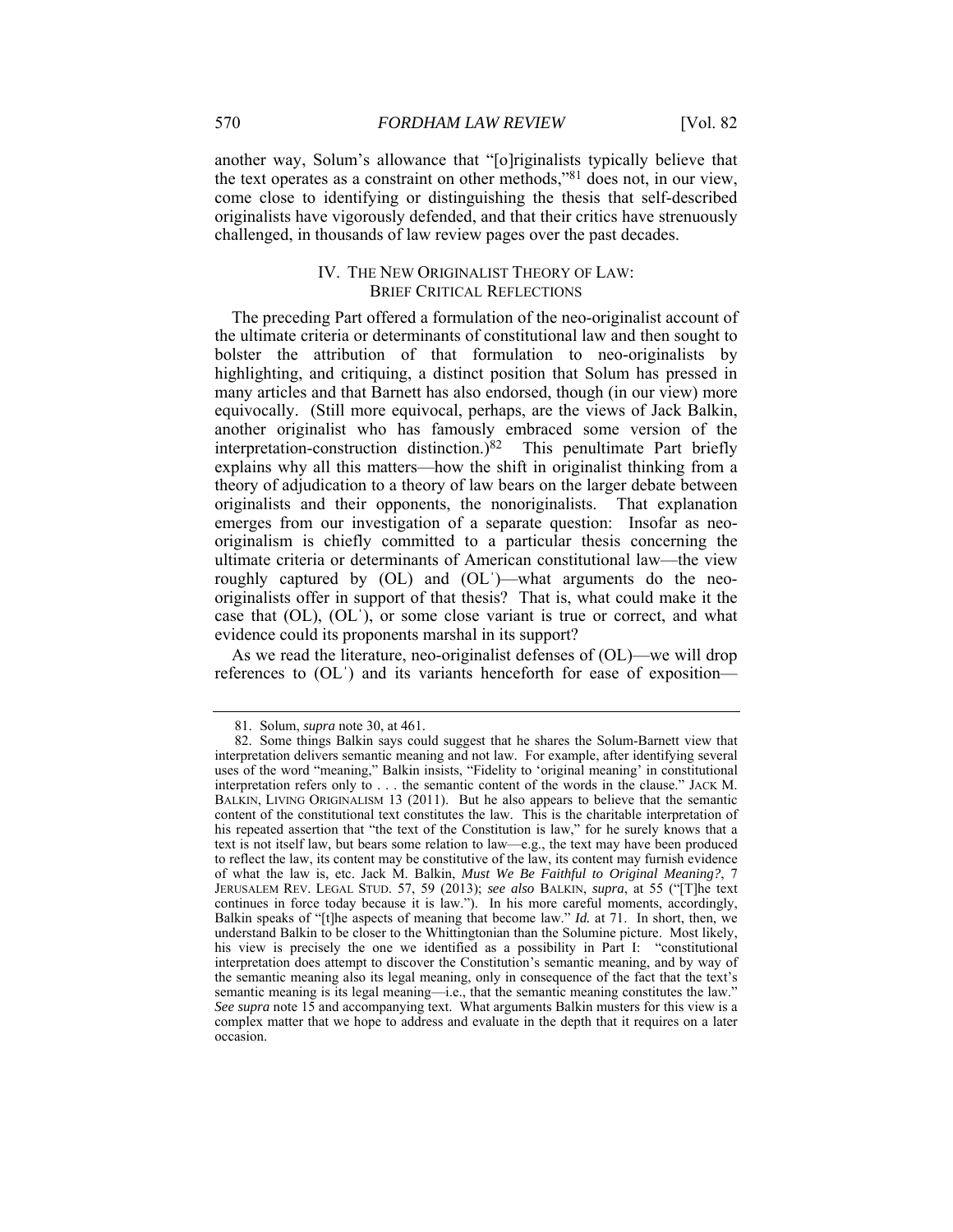assume one of three basic forms. The three are metaphysical, moralpolitical, and legal arguments, respectively.83 Metaphysical arguments for (OL) maintain that (OL) follows inescapably from the nature of something or other. Common, if generally underdeveloped, claims along these lines are that (OL) follows from the nature of interpretation, of constitutions, of written documents, of law, of authority, or of democracy. Moral-political arguments generally maintain: first, that (OL) is the best view of the criteria or determinants of our constitutional law that we can adopt—that is, doing so will promote or realize, better than any alternative, democratic values, rule of law values (like stability and predictability), aggregate human welfare, or the like; and second, that we have the freedom to adopt it—i.e., that there are no metaphysical or legal obstacles to our choosing, and thereby making true, any particular account of the determinants of law. Legal arguments maintain that (OL) is a fundamental legal fact of our system.<sup>84</sup>

It is well beyond the scope of this Article to critique these many and diverse arguments, although one of us has made a start at tackling the job elsewhere.<sup>85</sup> Here, we settle for offering just three thoughts.

First, extant metaphysical arguments for (OL) indicate that neooriginalists systematically underestimate the difficulty of making plausible metaphysical arguments, and that their arguments consequently fall woefully short of making an adequate case. At a minimum, a proponent would have to make the case that facts that all or most observers would count as relevant data could not be satisfactorily explained unless (OL) is conceived as a constitutive, nonoptional part of the relevant phenomenon e.g., interpretation of written texts, authoritative directives, democratic polity, etc. In other words, the proponent would have to make a convincing case that all apparent instances of the relevant phenomenon that does not involve (OL) count as nongenuine instances of the kind, or at best as only defective or degenerate instances. The key is not only to insist on these claims, but to make these claims on the bases of certain data that everyone involved would concede are the data that need to be explained, and to show that such data could not be accounted for without treating (OL) as constitutive of the relevant phenomenon. And any verdicts that treat some apparent instances of the relevant phenomenon as nongenuine or degenerate instances run great risks of question begging. Given these hurdles, it is unsurprising that the metaphysical arguments have been in marked decline of late. Nonoriginalist legal and constitutional practices (that is, practices

 <sup>83.</sup> The metaphysical/moral-political distinction is a close cousin to the hard/soft distinction offered in Mitchell N. Berman, *Originalism Is Bunk*, 84 N.Y.U. L. REV. 1 (2009).

<sup>84</sup>*. Cf.* Solum, *supra* note 30, at 460 n.17 ("Within the originalist family of theories, the Constraint Principle is justified in different ways. For example, it could be argued that constraint is required by popular sovereignty (democratic legitimacy), by the nature of the constitution as a written text, by rule-of-law concerns, or by institutional concerns about discretionary power of unelected judges. It can also be argued that constraint is required by legal norms—although this leaves open the possibility that the legal norms should be changed.").

<sup>85</sup>*. See generally* Berman, *supra* note 83.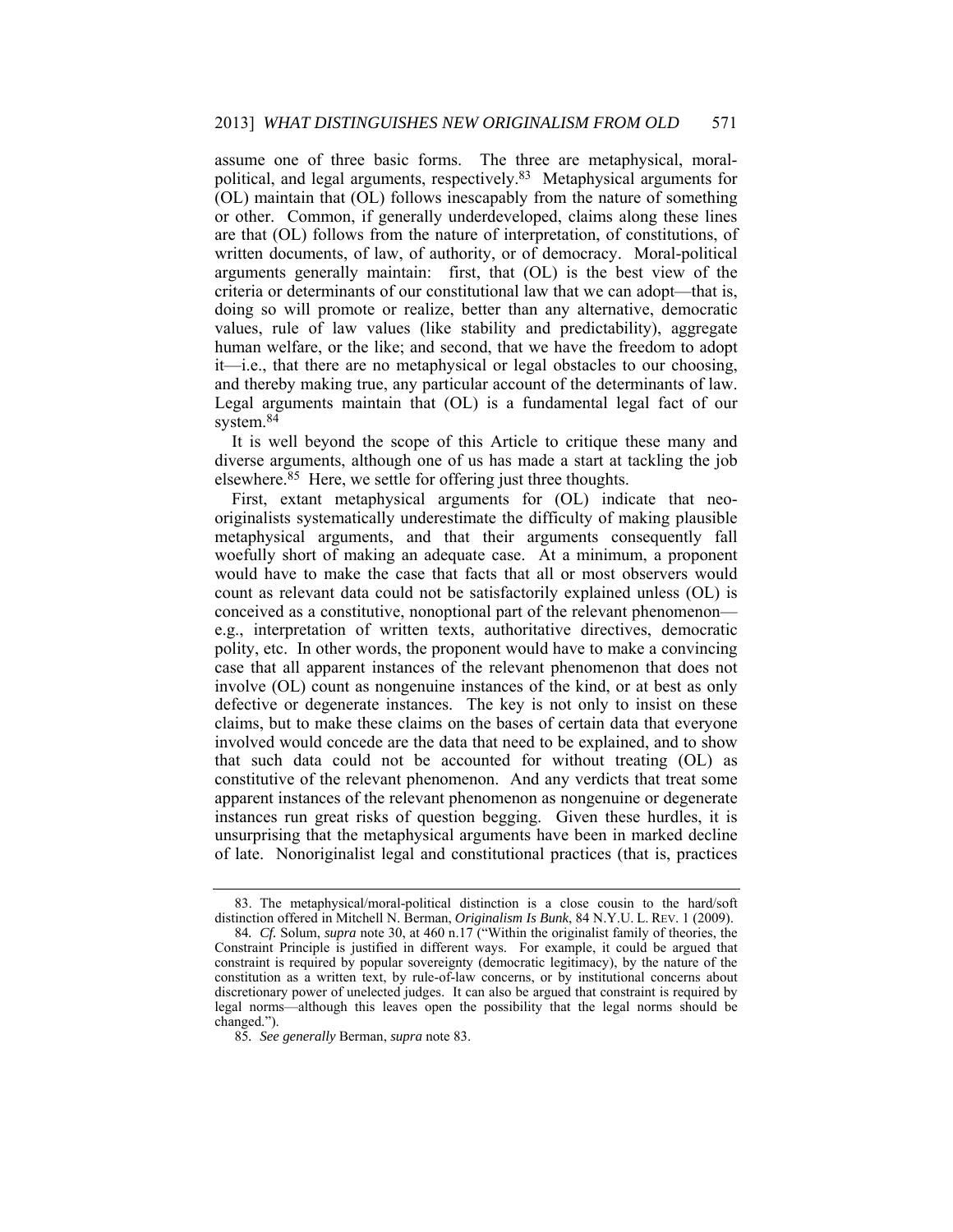that by all appearances flout (OL)), not to mention theories of such practices that portray them as uncommitted to (OL), are too common across the globe, and are too prominent within our own experience to make plausible that they are incompatible with the very nature of law, of constitutionalism, of democracy, or any such. Thus Whittington, for one, appears to accept some metaphysically contingent or optional nature of (OL)—which is compatible with moral-political or legal necessity—when he acknowledges that "methods of constitutional interpretation . . . are themselves ultimately a matter of constitutional construction."86 We take this to mean that we can, by an act of collective will, choose legal principles or norms that will make it the case that the legal meaning or significance of the constitutional text just is its original semantic meaning, or some alternative set.

Second, there are some compelling reasons to doubt the moral-political arguments for  $(OL)$  as well.<sup>87</sup> To begin, if, as the neo-originalists have it, originalism is centrally a theory of the ultimate criteria or determinants of our constitutional law, and not, contrary to the old originialists, merely a theory of adjudication, and if that neo-originalist theory of the criteria or determinants of our constitutional law were conceived not as a true account of the nature of things, but instead as an implication or consequence of some evaluative or pragmatic assessments, then neo-originalists end up abandoning one of their main lines of argument against nonoriginalists. That is, they abandon their argument that nonoriginalists, motivated by wishful thinking, bad faith, or something else just as discreditable, are changing the subject by invoking extralegal considerations to address legal questions.

Moreover, once we acknowledge that arguments of consequence and principle bear on what the determinants of our law are, then all the nonoriginalist arguments that originalists have wanted to treat as out of bounds or irrelevant are back in play. These include arguments like how nonoriginalism is necessary to reach particular legal judgments that the polity is deeply committed to, and about the circumstances in which circumscribed forms of nonoriginalism yield more predictable judicial

 <sup>86.</sup> Whittington, *supra* note 12, at 127. Although we are not persuaded by this line of thought, it appears to us more defensible than an alternative line that we can also discern in some of Whittington's writings. In some of his earlier writings, Whittington seemed to think that the nature of written documents makes a commitment to (OL) nonoptional. *See, e.g.*, KEITH E. WHITTINGTON, CONSTITUTIONAL INTERPRETATION chs. 3–4 (1999); Whittington, *supra* note 2; *see also* Barnett, *supra* note 75. But almost immediately after outlining his metaphysical arguments, Whittington says that his originalist conception is "not the only possible conception of the significance of a written text," and proceeds to discuss some alternative conceptions, thereby undermining his own metaphysical thesis. WHITTINGTON, *supra*, at 61–76.

 <sup>87.</sup> To be clear, metaphysical arguments and moral-political arguments are not meant to be completely mutually exclusive. Some could argue that (OL) is constitutive of, and not merely conducive to realization of, some moral or political ideal, such as that of democracy or rule of law. We intend our observation about metaphysical arguments to cover such metaphysical moral-political arguments. Our observations in the current paragraph in the text are meant to cover nonconstitutive moral-political arguments for (OL).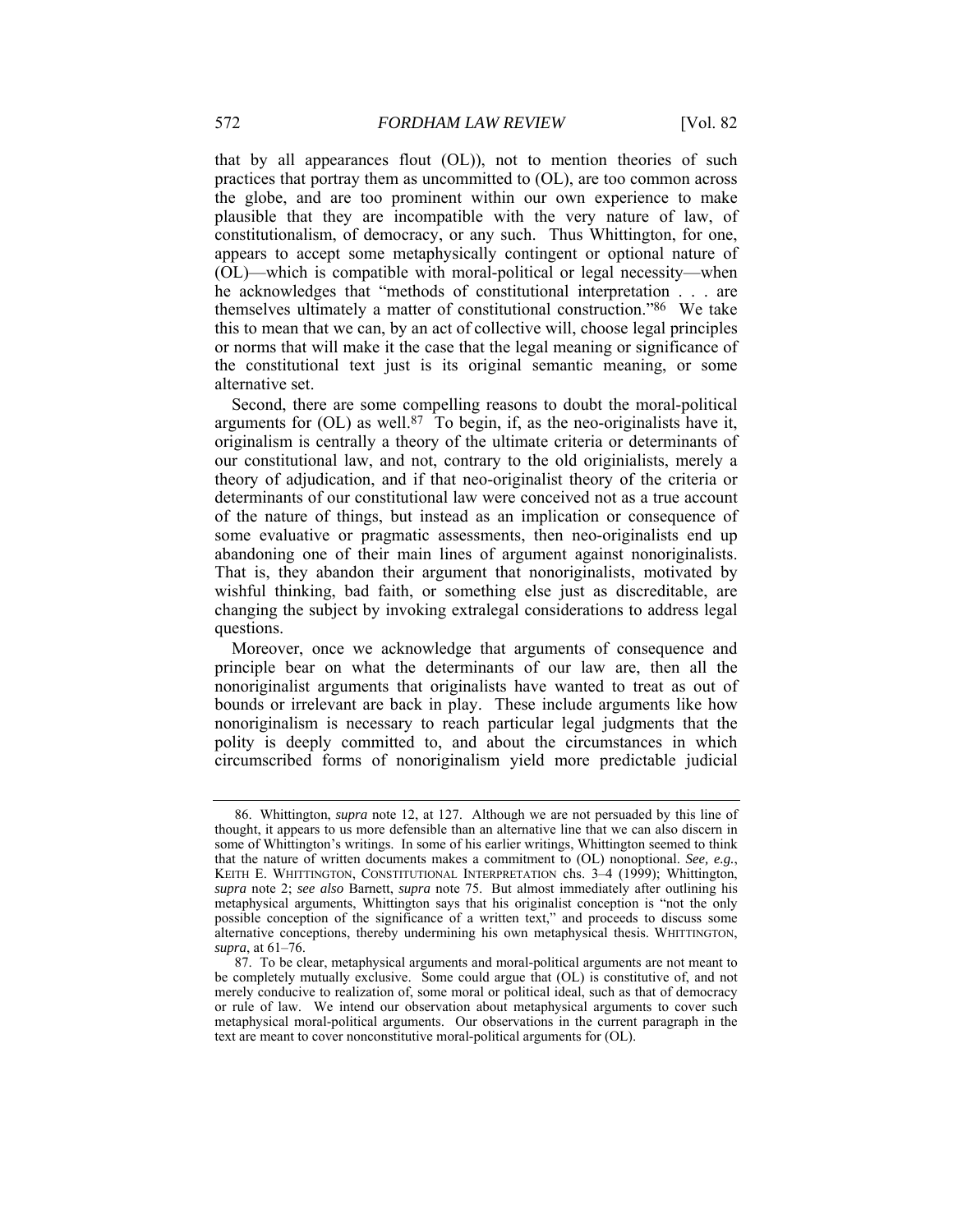decisionmaking than does strong originalism. That is, we would have to consider how all the various nonoriginalist accounts of law or legal practice stack up, relative to (OL), on all the evaluative or pragmatic dimensions that plausibly matter. We emphasize both appearances of "all" in the previous sentence: it will not do to measure (OL) against only some fairly extreme "living constitutionalist" accounts; nor will it do to treat some particular dimensions of value (say, stability or predictability) as conclusive.88 Although we obviously cannot undertake that comparison here, we conclude with one observation: nonoriginalism, by definition, "owns the field." It could be that (OL) dominates all comers, but it would require a very high degree of optimism, verging on blind faith, to bet on it. It should be readily apparent to all that neo-originalists have so far hardly offered any systematic and compelling arguments—as opposed to fairly bald assertions with some hand waving—as to which principles, values, and/or consequences are worth satisfying or realizing. Nor have they marshaled real empirical evidence to substantiate the hypothesis that adhering to (OL) is really the best means to achieve or satisfy whatever goals or side-constraints are in play. Certainly, they have not offered anything that approximates the standards of contemporary political philosophy and social sciences, respectively.

Finally, we do believe that the correctness or incorrectness of (OL) is a legal matter, and that arguments for or against it should turn on legal considerations, as opposed to metaphysical or moral-political considerations. What is important to notice here is that legal arguments for (OL) are so far highly doubtful at best. A significant glitch in the argumentation has been a defective self-understanding of those who have provided various arguments for (OL). All too often, their arguments have been infected with various metaphysical and moral-political considerations that are at the end of the day irrelevant, ineffective, and liable to sidetrack the debate. It was one of the main goals of a recent companion piece to this Article to encourage the participants in the debate about originalism to realize that the correctness or incorrectness is really a legal matter, and that there is no shortcut provided by metaphysics or moral philosophy.89 With an increasing realization of that fact, we surmise, the debate about originalism and its competitors will proceed more efficiently and productively. Even if resolution forever eludes us, locating the irresolvable conflicts to precise joints of the theoretical structure would be considerable progress indeed.

#### V. AN ILLUSTRATION

In his contribution to this symposium, Solum introduces a hypothetical based on the Third Amendment to highlight the difference between his conception of the role for construction and a competing conception

 <sup>88.</sup> For similar points, see Greenberg, *Legislation As Communication?*, *supra* note 11, at 230, 252–55.

<sup>89</sup>*. See generally* Berman & Toh, *supra* note 29.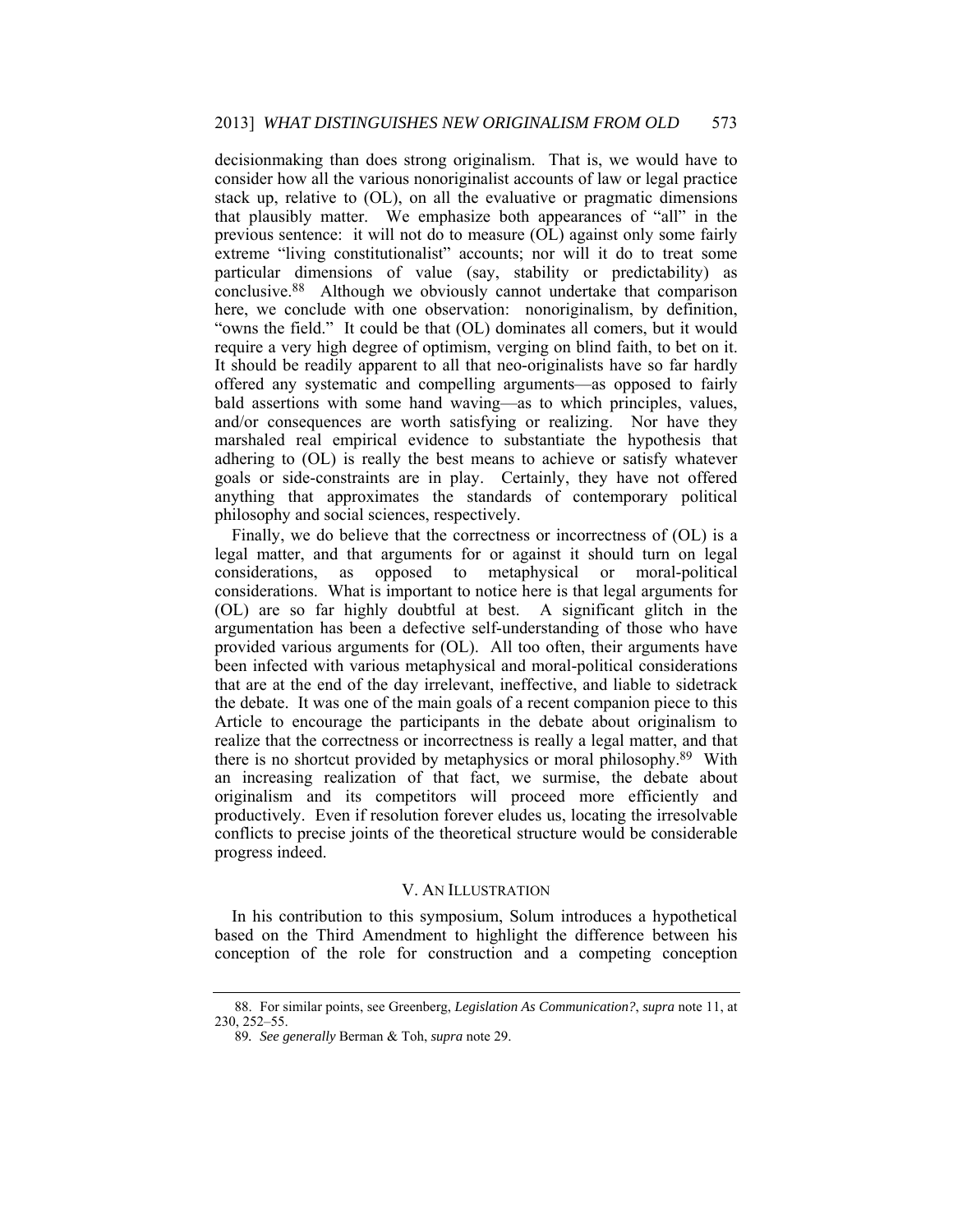pursuant to which construction arises only when an agent sees herself as confronting an interpretive problem.90 In this final Part, we modify the hypothetical and repurpose it to illustrate the differences among old originalism, mainstream neo-originalism, the Solum-Barnett variation on neo-originalism, and nonoriginalism.

Suppose that, during peacetime but with good reason, Congress sends troops to a residential area. To house the troops, the government requests the consent of area homeowners. Some owners grant consent, others withhold it. Several owners who consented to the quartering of soldiers in their houses are not, however, owner-occupiers: the houses that these owners have offered for the lodging of troops are occupied rental units. Suppose further that many of these renters do not consent to the quartering of soldiers in their rental homes. Accordingly, they file suit in district court arguing that the quartering, without their consent, violates the Third Amendment, which provides that "No Soldier shall, in time of peace be quartered in any house, without the consent of the Owner, nor in time of war, but in a manner to be prescribed by law."<sup>91</sup> Granting that the original public meaning (and the original intended meaning) of "Owner" in this provision meant *owner*—essentially, one who holds property in fee simple—the plaintiffs nonetheless argue: (i) that the limitation to owners issued from a now-anachronistic ideological bias in favor of the landed classes and against landless laborers—a bias that, among other things, supported the imposition of property qualifications for voting;  $92$  and also (ii) that the limitation fails to respect the importance our society accords privacy interests in the home, regardless of whether those who live in the home own it.<sup>93</sup> For these reasons, they contend, the law is properly understood, or this provision is properly interpreted, to require that the government secure consent from the renter-occupiers of any house in which they wish to quarter troops. Relying on the text's original meaning, the government argues that consent is required only from owners and not renters.

How should the court rule? The varied approaches we have canvassed in this Article would resolve that question, more or less, as follows.

 <sup>90.</sup> Solum, *supra* note 30, at 496–99.

 <sup>91.</sup> U.S. CONST. amend. III.

 <sup>92.</sup> For a general discussion of this historical bias in colonial and revolutionary times, see Donald A. Krueckeberg, *The Grapes of Rent: A History of Renting in a Country of Owners*, 10 HOUSING POL'Y DEBATE 9 (1999).

 <sup>93.</sup> In the one judicial opinion interpreting the Third Amendment that we have discovered, a panel of the Second Circuit credited arguments like these en route to holding "that property-based privacy interests protected by the Third Amendment are not limited solely to those arising out of fee simple ownership but extend to those recognized and permitted by society as founded on lawful occupation or possession with a legal right to exclude others." Engblom v. Carey, 677 F.2d 957, 962 (2d Cir. 1982); *see also id.* at 968 (Kaufman, J., concurring in part and dissenting in part) ("I reject a literal reading of the Third Amendment, which, on its face, appears to protect only fee simple owners of houses."). In the discussion in text, though, we are assuming away the existence of this or any other judicial decision arguably on point.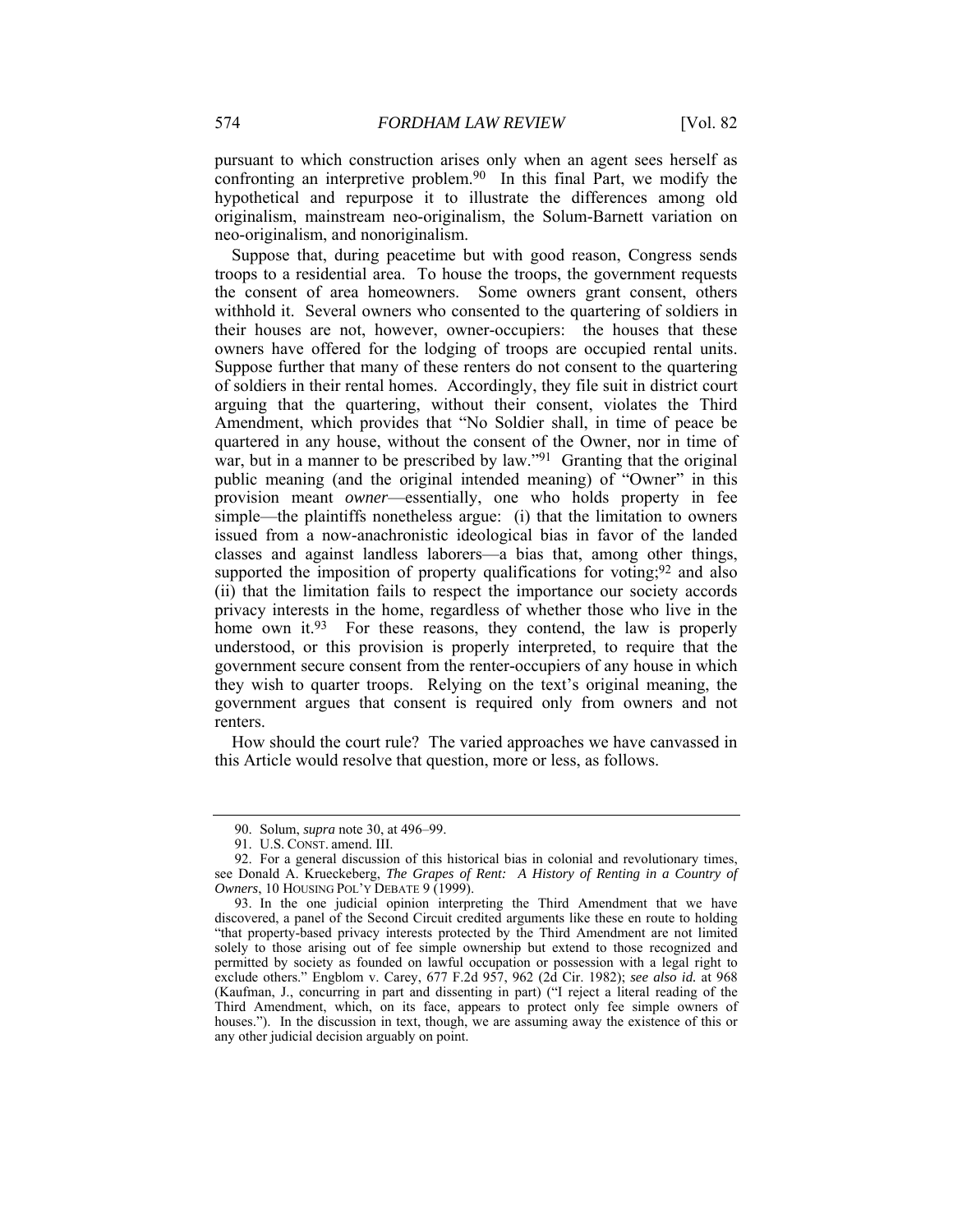*Old originalism*: Judges should interpret "Owner" in accord with its original meaning, and thus rule against the plaintiff renters, because any other approach facilitates or makes inevitable giving effects to wishful thinking and bad faith on the part of unelected judges.

*Mainstream neo-originalism*: Because constitutional law (in this case of first judicial impression) is fully determined by the original public meaning of the constitutional text, and because the original public meaning of the Third Amendment required consent to peacetime quartering only from owners, it is the law that only the owner's consent is required, and courts should rule against the plaintiff renters insofar as they should follow the law.

*Solumine New Originalism*: The communicative content of the Third Amendment is, in relevant part, that only the owner's consent, and not that of renters, is required to authorize peacetime quartering; whether it is also the law that only the owner's consent, and not that of renters, is required to authorize peacetime quartering depends upon the scope of a judge's obligation to construct constitutional doctrine that is consistent with the communicative content of the constitutional text, a matter that originalism rightly understood cannot resolve, although it is true that many originalists believe that judges do have such an obligation.

*(Pluralistic) nonoriginalism*: Even assuming that the semantic meaning of the Third Amendment does not require a renter's consent to peacetime quartering, <sup>94</sup> it remains entirely possible that our constitutional law does require a renter's consent; what the law does require in this case likely depends upon the interplay of the ultimate legal principles in our constitutional system, which principles most plausibly include regard for human dignity and respect for property and privacy interests, even of persons who do not own their residences.

We believe that the debate over originalism would be advanced by viewing it, more clearly than has been done thus far, as a contest between the views we have labeled *mainstream neo-originalism* and *(pluralistic) nonoriginalism.* We also believe that the latter is the better view—though we cannot, of course, defend that judgment in this Article.<sup>95</sup>

#### **CONCLUSION**

This Article has advanced three central claims. First, of whatever changes or shifts might be fairly identified in the overall spirit or tenor of originalism in recent years (say, over the past two decades or so), one is a general (but not universal) shift from viewing the task as advising what judges should do when resolving constitutional disputes to developing

 <sup>94.</sup> It seems to us that this is not entirely a clear-cut matter. See the intriguing discussion of such matters in Soames, *Interpreting Legal Texts*, *supra* note 15, at 410–12 (discussing the matter of whether statutory language of "vegetables" includes tomatoes, which are botanically speaking fruits rather than vegetables). *See also* John Perry, *Textualism and the Discovery of Rights*, *in* PHILOSOPHICAL FOUNDATIONS OF LANGUAGE IN THE LAW, *supra* note 11, at 105.

 <sup>95.</sup> We have taken a first stab at the defense elsewhere. *See* Berman & Toh, *supra* note 29.